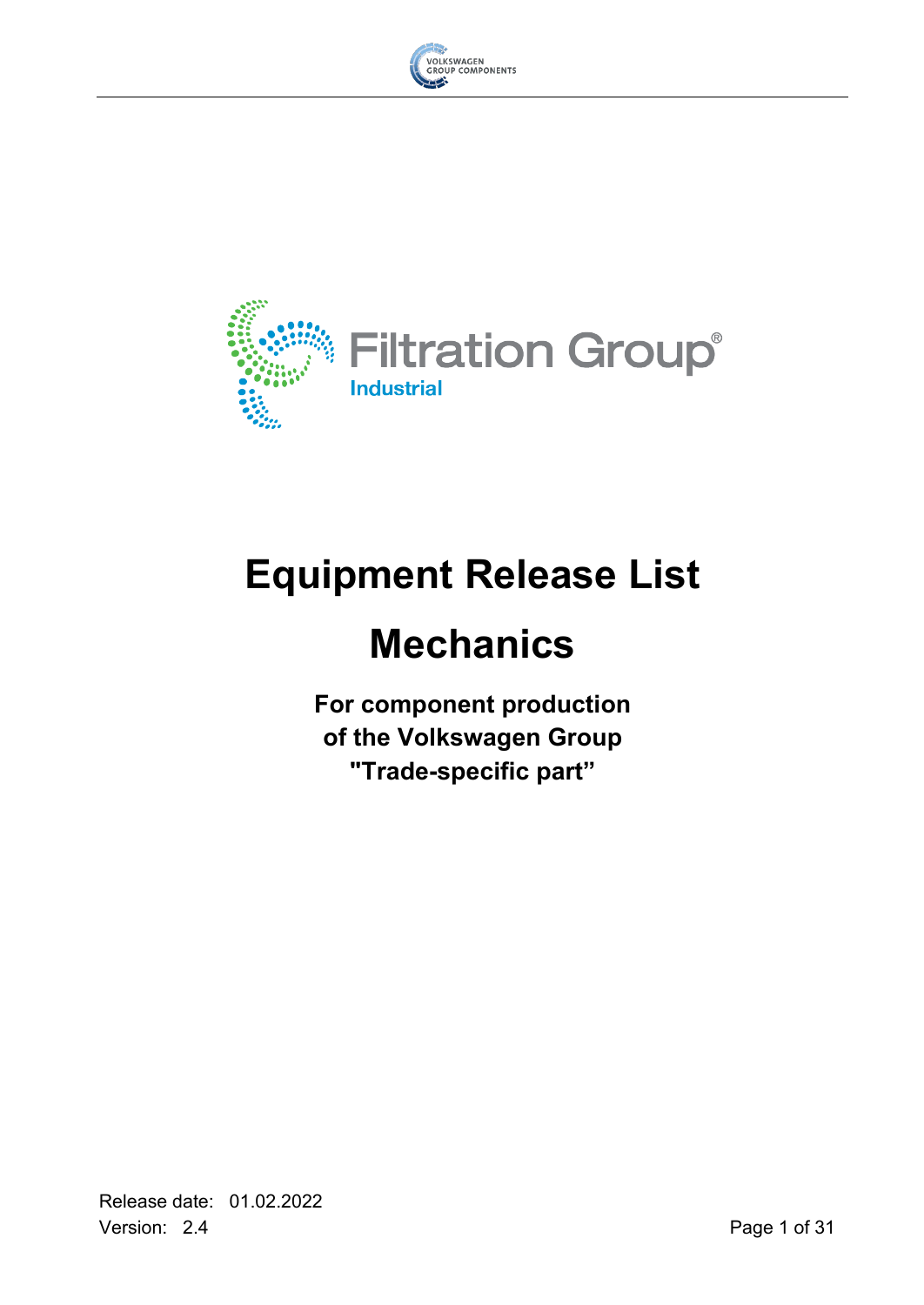

# <span id="page-1-0"></span>**1 Change journal**

| <b>Version</b> | <b>Date</b> | Change                                                                                         | Page       |
|----------------|-------------|------------------------------------------------------------------------------------------------|------------|
| 1.9            | 08.02.2017  | Adaption of the Released Parts List Foundry                                                    | 1, 2, 4, 5 |
|                |             | Name change of MAHLE Industriefiltration to<br>Filtration Group. New Logo of Filtration Group. |            |
|                |             | Contact persons have been updated                                                              |            |
| 2.0            | 01.01.2018  | Mechanical specifications revised (2.0)                                                        | all        |
| 2.1            | 01.01.2019  | Mechanical specifications revised (2.1)                                                        | all        |
|                |             | Contact persons updated                                                                        |            |
| 2.3            | 25.11.2021  | Mechanical specifications revised (2.3)                                                        | all        |
|                |             | Contact person updated, links updated, images and<br>Corporate Design adapted                  |            |
| 2.4            | 01.02.2022  | Mechanical specifications revised (2.3)                                                        | all        |
|                |             | Updated the product portfolio                                                                  |            |

#### **Remark:**

This document supplements the Mechanical Equipment Release List for Volkswagen Group Component Production "Technology-Specific Part".

VOLKSWAGEN AG reserves in particular all rights for technical exploitation of the information provided in these specifications, including the registration and granting of industrial property rights. Changes to the content are highlighted in gray.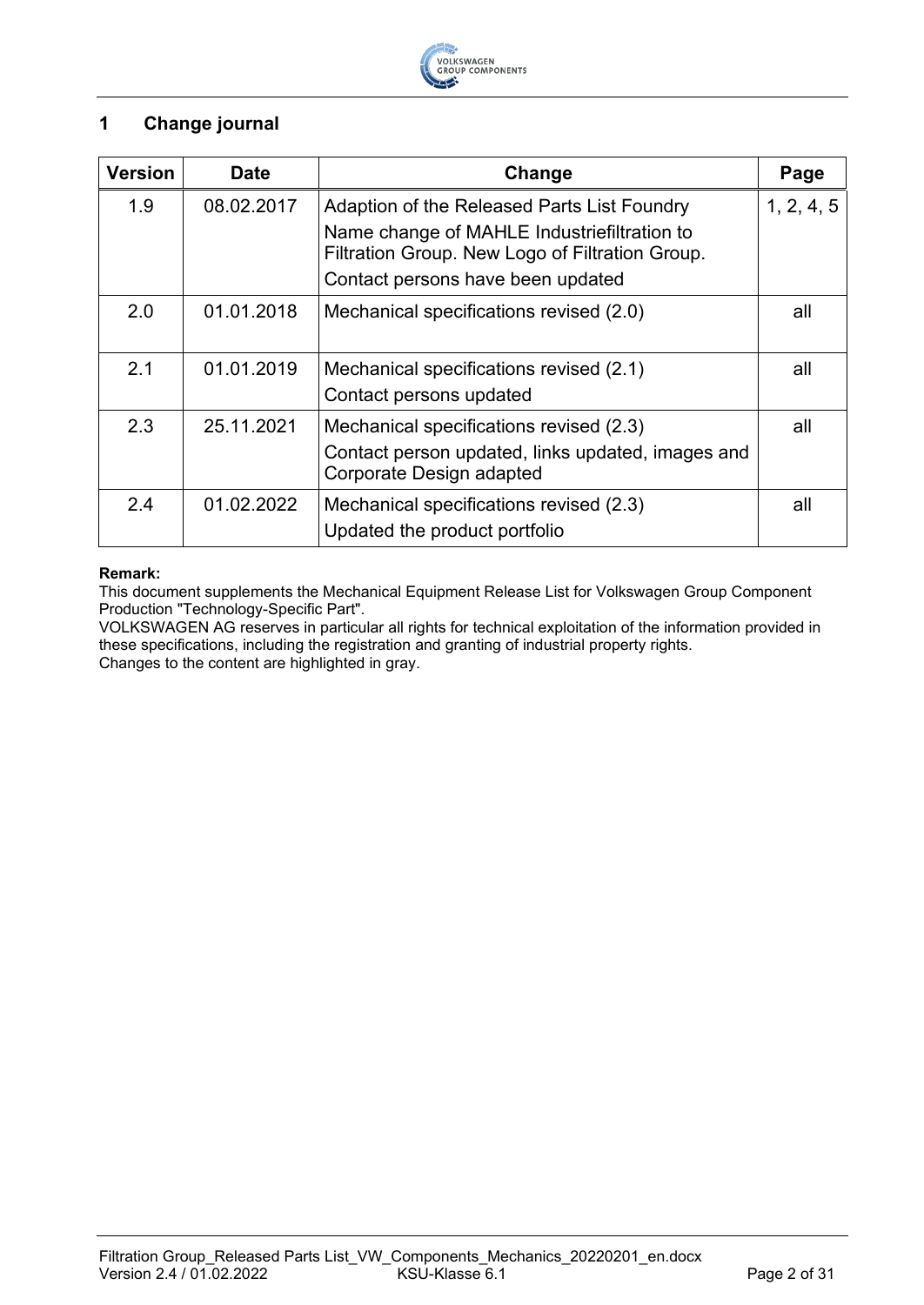# ŵ VOLKSWAGEN<br>GROUP COMPONENTS

# **Table of contents**

| 1           |                          |                                           | <b>Change journal</b>                                                                                                                                                                                                                                                                                                                                                                                                                                                                               | $\mathbf{2}$                                      |
|-------------|--------------------------|-------------------------------------------|-----------------------------------------------------------------------------------------------------------------------------------------------------------------------------------------------------------------------------------------------------------------------------------------------------------------------------------------------------------------------------------------------------------------------------------------------------------------------------------------------------|---------------------------------------------------|
| $\mathbf 2$ |                          |                                           | <b>Contact partner</b>                                                                                                                                                                                                                                                                                                                                                                                                                                                                              | $\overline{\mathbf{4}}$                           |
| 3           |                          |                                           | <b>Notes</b>                                                                                                                                                                                                                                                                                                                                                                                                                                                                                        | 6                                                 |
|             | 3.1<br>3.2<br>3.3<br>3.4 |                                           | Hydraulic filters for mineral oil based pressure fluids<br>Hydraulic filter for low flammable fluids<br><b>Lubrication oil filter</b><br><b>Filter for cooling lubrication</b>                                                                                                                                                                                                                                                                                                                      | $\bf 6$<br>$\boldsymbol{9}$<br>$\mathbf{9}$<br>11 |
| 4           |                          |                                           | <b>Overview</b>                                                                                                                                                                                                                                                                                                                                                                                                                                                                                     | 12                                                |
|             | 4.1                      | 4.1.1<br>4.1.2<br>4.1.3<br>4.1.4<br>4.1.5 | Hydraulic filters for hydraulic fluids on the basis of mineral oil<br>Return-line filter line installation as simplex filter according to DIN 24550<br>Tank-Top Return-line as simplex filter according to DIN 24550<br>Return-line filter line installation as duplex filter according to DIN 24550 (duplex filters)15<br>Pressure filter line installation as simplex filter according to DIN 24550<br>Pressure filter line installation as duplex filter according to DIN 24550 (duplex filters) | $12 \,$<br>12<br>13<br>16<br>18                   |
|             | 4.2                      | 4.1.6<br>4.1.7<br>4.1.8                   | Bypass filter line installation as simplex filter with filter elements acc. to DIN 24550<br>Breather filter with filling protection according to DIN 24557<br>Filling filter<br><b>Lubrication oil filter</b>                                                                                                                                                                                                                                                                                       | 20<br>21<br>21<br>22                              |
|             |                          | 4.2.1                                     | Pressure filter line installation as simplex filter with reverse flow valve for                                                                                                                                                                                                                                                                                                                                                                                                                     |                                                   |
|             | 4.3                      | 4.2.2<br>4.2.3                            | lubrication systems<br>Pressure filter line installation as simplex filter for circular lubrication systems<br>Pressure filter line installation as duplex filter for circular lubrication systems<br><b>Filters for cooling lubricants</b>                                                                                                                                                                                                                                                         | 22<br>24<br>26<br>28                              |
|             |                          | 4.3.1<br>4.3.2                            | Switchable line filters (duplex filters) according to DIN 24550 for emulsions in the<br>low pressure range<br>Switchable line filters (duplex filters) according to DIN 24550 for emulsions in the                                                                                                                                                                                                                                                                                                  | 28                                                |
|             |                          | 4.3.3                                     | high pressure range<br>Switchable line filter (duplex filter) according to DIN 24550 for oil-based<br>cooling lubricants                                                                                                                                                                                                                                                                                                                                                                            | 29<br>30                                          |
| 5           |                          |                                           | <b>Data sheets</b>                                                                                                                                                                                                                                                                                                                                                                                                                                                                                  | 31                                                |
|             | 5.1<br>5.2               |                                           | Data sheets filter elements according to DIN 24550<br>Data sheets maintenance indicators                                                                                                                                                                                                                                                                                                                                                                                                            | 31<br>31                                          |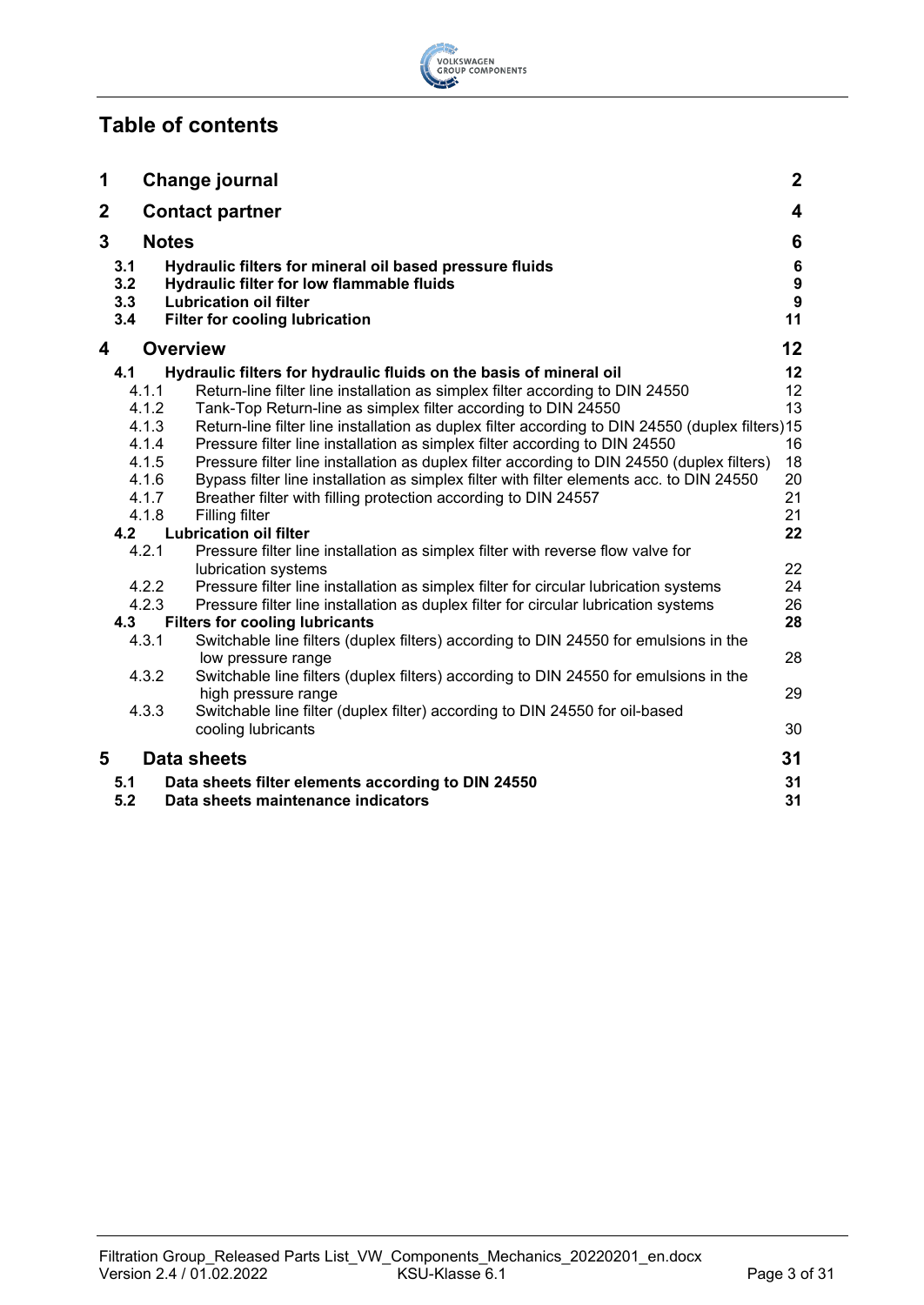

# <span id="page-3-0"></span>**2 Contact partner**

#### **Coordination:**

| <b>Stefan Toelke</b>                 | Flugplatzstraße 26a                       |
|--------------------------------------|-------------------------------------------|
| Vertriebs- und Applikationsingenieur | D-33758 Schloß Holte-Stukenbrock          |
| <b>Filtration Group GmbH</b>         | Phone +49 (0) 5207-9915790                |
|                                      | Fax +49 (0) 5207-9915789                  |
|                                      | E-Mail: stefan.toelke@filtrationgroup.com |

# **Technical service for all locations mentioned in the following:**

| Werner Kübler<br>Kundenservice    | <b>Filtration Group GmbH</b><br>Schleifbachweg 45<br>74613 Öhringen<br>Phone: +49 (0 7941 6466-219<br>Fax: +49 (0) 7941 6466-392<br>Mobil:+49(0)151 19505210<br>E-Mail: industrial.service@filtrationgroup.com |
|-----------------------------------|----------------------------------------------------------------------------------------------------------------------------------------------------------------------------------------------------------------|
| <b>AUDI AG</b>                    | Györ site<br>Ingolstadt site                                                                                                                                                                                   |
| Skoda Auto a.s.                   | Mlada Boleslav site                                                                                                                                                                                            |
| <b>Volkswagen AG</b>              | Braunschweig site<br>Hannover foundry site<br>Kassel site<br>Salzgitter site<br>Wolfsburg site                                                                                                                 |
| Volkswagen Motor Polska Sp.z.o.o. | Polkowice site                                                                                                                                                                                                 |
| <b>Volkswagen Sachsen GmbH</b>    | Chemnitz site                                                                                                                                                                                                  |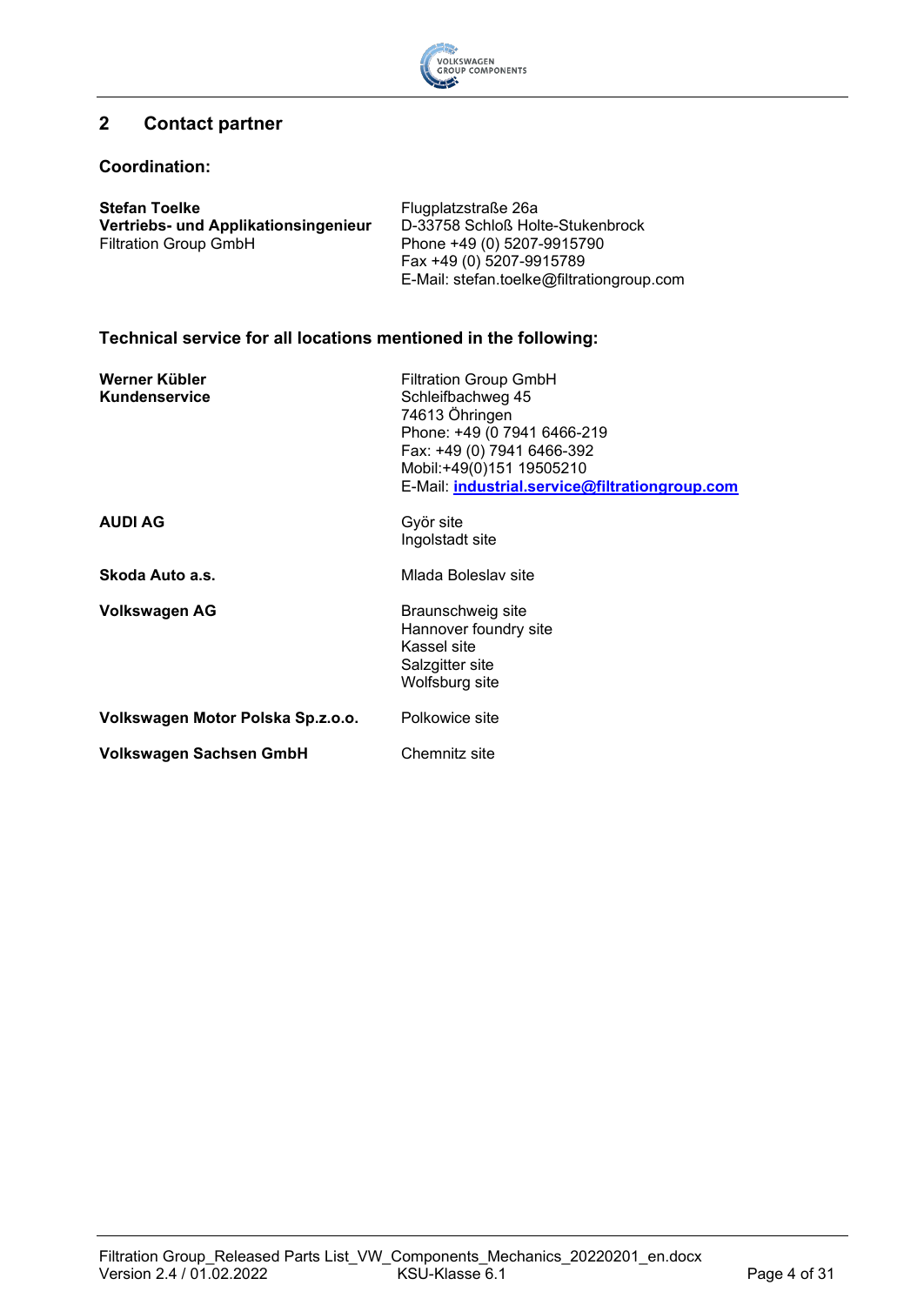

## **Additional commercial service for all locations mentioned in the following:**

**Volkswagen Motor Polska Sp.z.o.o. Polkowice site**

BIBUS MENOS Sp.z.o.o. Biuro Handlowe Krotoszyn ul. Mahle 6 63 700 Krotoszyn Phone: +48 62 72254-26 Fax: +48 62 72254-27 E-Mail: **[mpa@bibusmenos.pl](mailto:mpa@bibusmenos.pl)**

**AUDI AG Györ site**

JANKOVITS HIDRAULIKA Kft Ipari Park – Juharfa u. 20 9027 Györ Phone: +36 96 512060 Fax: +36 96 419537 E-Mail: **[info@jankovitshidraulika.hu](mailto:info@jankovitshidraulika.hu)**

**Skoda Auto a.s. Mlada Boleslav site**

Vladimir Sedivy Filtration Group s.r.o Heydukova 321 38601 Strakonice-Czech Republic Phone: +420 383 372-209 Fax: +420 383 372-932 Mobile : +420 724 259035 E-Mail: **[vladimir.sedivy@cz.filtrationgroup.com](mailto:vladimir.sedivy@cz.filtrationgroup.com)**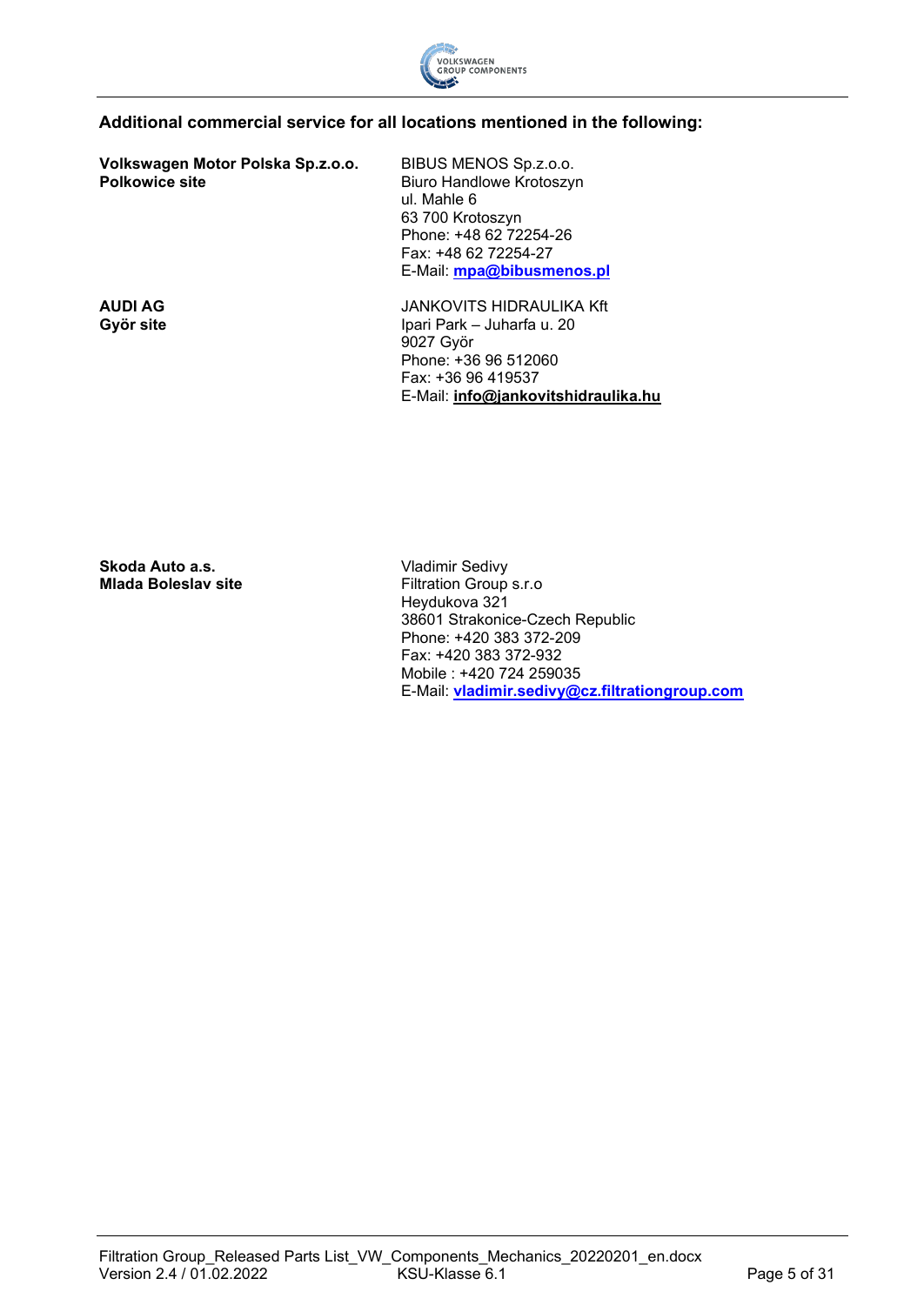

# <span id="page-5-0"></span>**3 Notes**

The following release list is based on the current edition of the Mechanical Specifications for Component Production of the Volkswagen Group. The respective requirements and restrictions must be complied with.

#### <span id="page-5-1"></span>**3.1 Hydraulic filters for mineral oil based pressure fluids**

| <b>Hydraulic filters</b>                                   | Filters and filter elements according to DIN 24550                                                                                                                                                                                                          |  |  |  |
|------------------------------------------------------------|-------------------------------------------------------------------------------------------------------------------------------------------------------------------------------------------------------------------------------------------------------------|--|--|--|
| General                                                    | The required oil purity of the system is specified according to ISO<br>4406:1999. According to ISO 4406, the number of particles per 100 ml<br>is assigned to a class.                                                                                      |  |  |  |
|                                                            | ISO 4406/1999 defines one class each for particles $>4\mu$ m (c), $>6\mu$ m(c)<br>and $>14\mu$ m (c). A complete specification according to ISO 4406/1999<br>therefore encompasses a 3-digit code.                                                          |  |  |  |
|                                                            | The separation efficiency of the filter is determined according to the<br>multi-pass test according to ISO 16889. According to DIN 24550, the<br>filter fineness is defined by the particle size x at which the filtration ratio<br>$\beta_{X(c)} \ge 200.$ |  |  |  |
|                                                            | Specified minimum filter service life 6 months (= approx. 3,000 operat-<br>ing hours).                                                                                                                                                                      |  |  |  |
|                                                            | In order that the required oil purity class and the filter service life can be<br>achieved, the manufacturer of the system must coordinate the filter<br>concept with the filter manufacturer in advance.                                                   |  |  |  |
|                                                            | A sign with the VW material number for the replacement element and<br>the repair set must be attached directly next to the filter.                                                                                                                          |  |  |  |
|                                                            | Simplex filters are primarily used.                                                                                                                                                                                                                         |  |  |  |
|                                                            | Duplex filters are specified for production-dependent machines and<br>systems at SKODA AUTO a.s.                                                                                                                                                            |  |  |  |
|                                                            | Pressure filters without bypass must be used before continuous valves.                                                                                                                                                                                      |  |  |  |
|                                                            | At a container volume of >1000 I, partial flow filters must always be<br>used.                                                                                                                                                                              |  |  |  |
|                                                            | In the case of widely branched systems, strongly fluctuating volume<br>flows and hydrostatic bearings, Filtration Group also recommends par-<br>tial flow filtration, following consultation with the purchaser.                                            |  |  |  |
| Return-line filters as line filters according to DIN 24550 |                                                                                                                                                                                                                                                             |  |  |  |
| duplex filter                                              | Return-line filter as simplex filter/ Filter with bypass valve, opening pressure 3.5 bar and opt./elec. service<br>indicator switching pressure 1.7 / 2.2 bar                                                                                               |  |  |  |

Collapse pressure of the filter element ∆p 20 bar

#### **Range of application**: **return filter in the primary flow**

| Separation efficiency               |               | purity class                            |  |  |
|-------------------------------------|---------------|-----------------------------------------|--|--|
| $\beta$ 10 (c) $\geq$ 200           |               | 17/15/11 for "normal hydraulics" and    |  |  |
|                                     |               | Hydraulics with proportional valves     |  |  |
| $\beta$ <sub>5</sub> (c) $\geq$ 200 | $\rightarrow$ | 14/12/9 for hydraulics with control and |  |  |
|                                     |               | servo valves                            |  |  |

#### **Return-line filters as tank installation filter according to DIN 24550**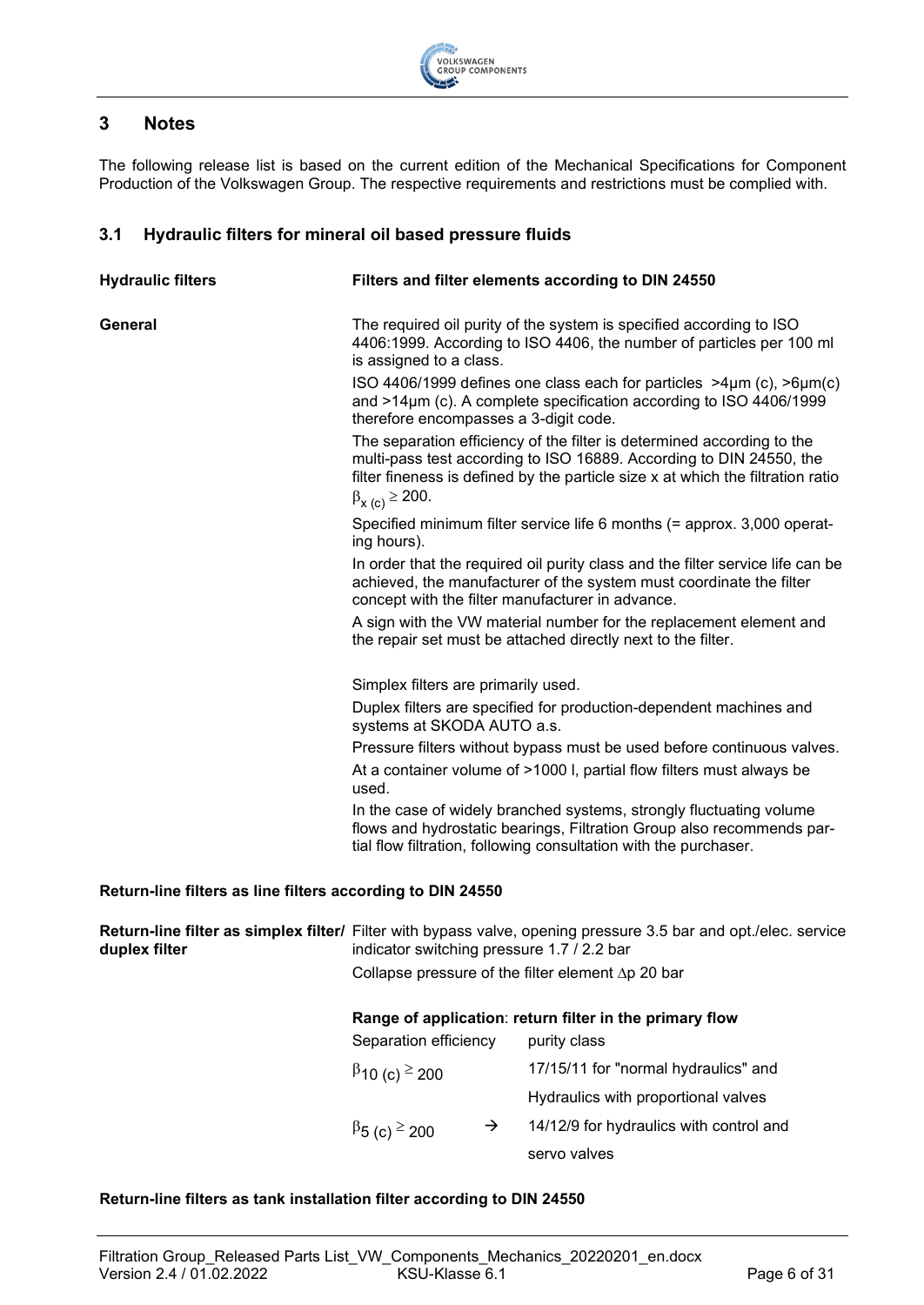

|                                                                                      | <b>Return-line filter as simplex filter</b> Filter with bypass valve, opening pressure 3.5 bar and opt./elec. service<br>indicator switching pressure 1.7 / 2.2 bar                                                                                                                                            |                                                                                                                                                                 |  |  |  |
|--------------------------------------------------------------------------------------|----------------------------------------------------------------------------------------------------------------------------------------------------------------------------------------------------------------------------------------------------------------------------------------------------------------|-----------------------------------------------------------------------------------------------------------------------------------------------------------------|--|--|--|
|                                                                                      | Collapse pressure of the filter element $\Delta p$ 10 bar                                                                                                                                                                                                                                                      |                                                                                                                                                                 |  |  |  |
|                                                                                      | Range of application: return filter in the primary flow                                                                                                                                                                                                                                                        |                                                                                                                                                                 |  |  |  |
|                                                                                      | Separation efficiency                                                                                                                                                                                                                                                                                          | purity class                                                                                                                                                    |  |  |  |
|                                                                                      | $\beta$ 10 (c) $\geq$ 200                                                                                                                                                                                                                                                                                      | 17/15/11 for "normal hydraulics" and                                                                                                                            |  |  |  |
|                                                                                      |                                                                                                                                                                                                                                                                                                                | Hydraulics with proportional valves                                                                                                                             |  |  |  |
|                                                                                      | $\rightarrow$<br>$\beta$ <sub>5</sub> (c) $\geq$ 200                                                                                                                                                                                                                                                           | 14/12/9 for hydraulics with control and                                                                                                                         |  |  |  |
|                                                                                      |                                                                                                                                                                                                                                                                                                                | servo valves                                                                                                                                                    |  |  |  |
| Pressure filter as line filter according to DIN 24550 / nominal pressure 200/400 bar |                                                                                                                                                                                                                                                                                                                |                                                                                                                                                                 |  |  |  |
| Pressure filter as simplex filter/<br>duplex filter                                  | Filter without bypass valve, with opt./elec. service indicator switching<br>pressure 3.7 / 5.0 bar                                                                                                                                                                                                             |                                                                                                                                                                 |  |  |  |
|                                                                                      |                                                                                                                                                                                                                                                                                                                | Collapse pressure of the filter element $\Delta p$ 210 bar                                                                                                      |  |  |  |
|                                                                                      |                                                                                                                                                                                                                                                                                                                | Range of application: Working filter in the primary flow                                                                                                        |  |  |  |
|                                                                                      | Separation efficiency                                                                                                                                                                                                                                                                                          | purity class                                                                                                                                                    |  |  |  |
|                                                                                      | $\beta$ 10 (c) $\geq$ 200                                                                                                                                                                                                                                                                                      | 17/15/11 for "normal hydraulics" and                                                                                                                            |  |  |  |
|                                                                                      |                                                                                                                                                                                                                                                                                                                | hydraulics with proportional valves                                                                                                                             |  |  |  |
|                                                                                      | $\rightarrow$<br>$\beta$ <sub>5</sub> (c) $\geq$ 200                                                                                                                                                                                                                                                           | 14/12/9 for hydraulics with control and                                                                                                                         |  |  |  |
|                                                                                      |                                                                                                                                                                                                                                                                                                                | servo valves                                                                                                                                                    |  |  |  |
|                                                                                      | Range of application: protection filters                                                                                                                                                                                                                                                                       |                                                                                                                                                                 |  |  |  |
|                                                                                      | Separation efficiency                                                                                                                                                                                                                                                                                          | purity class                                                                                                                                                    |  |  |  |
|                                                                                      | $\beta$ 10 (c) $\geq$ 200                                                                                                                                                                                                                                                                                      | 17/15/11 "General hydraulics" and                                                                                                                               |  |  |  |
|                                                                                      |                                                                                                                                                                                                                                                                                                                | hydraulics with proportional valves                                                                                                                             |  |  |  |
|                                                                                      | $\rightarrow$<br>$\beta$ <sub>5</sub> (c) $\geq$ 200                                                                                                                                                                                                                                                           | 14/12/9 for hydraulics with control and                                                                                                                         |  |  |  |
|                                                                                      |                                                                                                                                                                                                                                                                                                                | servo valves                                                                                                                                                    |  |  |  |
| Partial flow filter as line filter<br>according to DIN 24550                         | Partial flow filters are always to be used as additional filters to existing<br>working filters (return or pressure filters). The filter capacity must be<br>selected to be equivalent to the volume flow occurring in the system.<br>Guideline value for circulation: 2 to 3 times container volume per hour. |                                                                                                                                                                 |  |  |  |
|                                                                                      | Range of application: permanent filtration of the hydraulic oil in the<br>partial flow.                                                                                                                                                                                                                        |                                                                                                                                                                 |  |  |  |
|                                                                                      | Design of the partial flow filter:                                                                                                                                                                                                                                                                             |                                                                                                                                                                 |  |  |  |
|                                                                                      | Maximum initial ∆p: 0.15 bar                                                                                                                                                                                                                                                                                   |                                                                                                                                                                 |  |  |  |
|                                                                                      |                                                                                                                                                                                                                                                                                                                | Filter surface load of the filter element: max. 0.01 I/min cm <sup>2</sup> .                                                                                    |  |  |  |
|                                                                                      | 2.2 <sub>bar</sub>                                                                                                                                                                                                                                                                                             | Filter element differential pressure stable up to $\Delta p$ 10 bar. Filter without<br>bypass valve, with opt./elec. service indicator switching pressure 1.7 / |  |  |  |
|                                                                                      | Separation efficiency                                                                                                                                                                                                                                                                                          | purity class                                                                                                                                                    |  |  |  |
|                                                                                      | $\beta$ 10 (c) $\geq$ 200                                                                                                                                                                                                                                                                                      | 17/15/11 "General hydraulics" and                                                                                                                               |  |  |  |
|                                                                                      |                                                                                                                                                                                                                                                                                                                |                                                                                                                                                                 |  |  |  |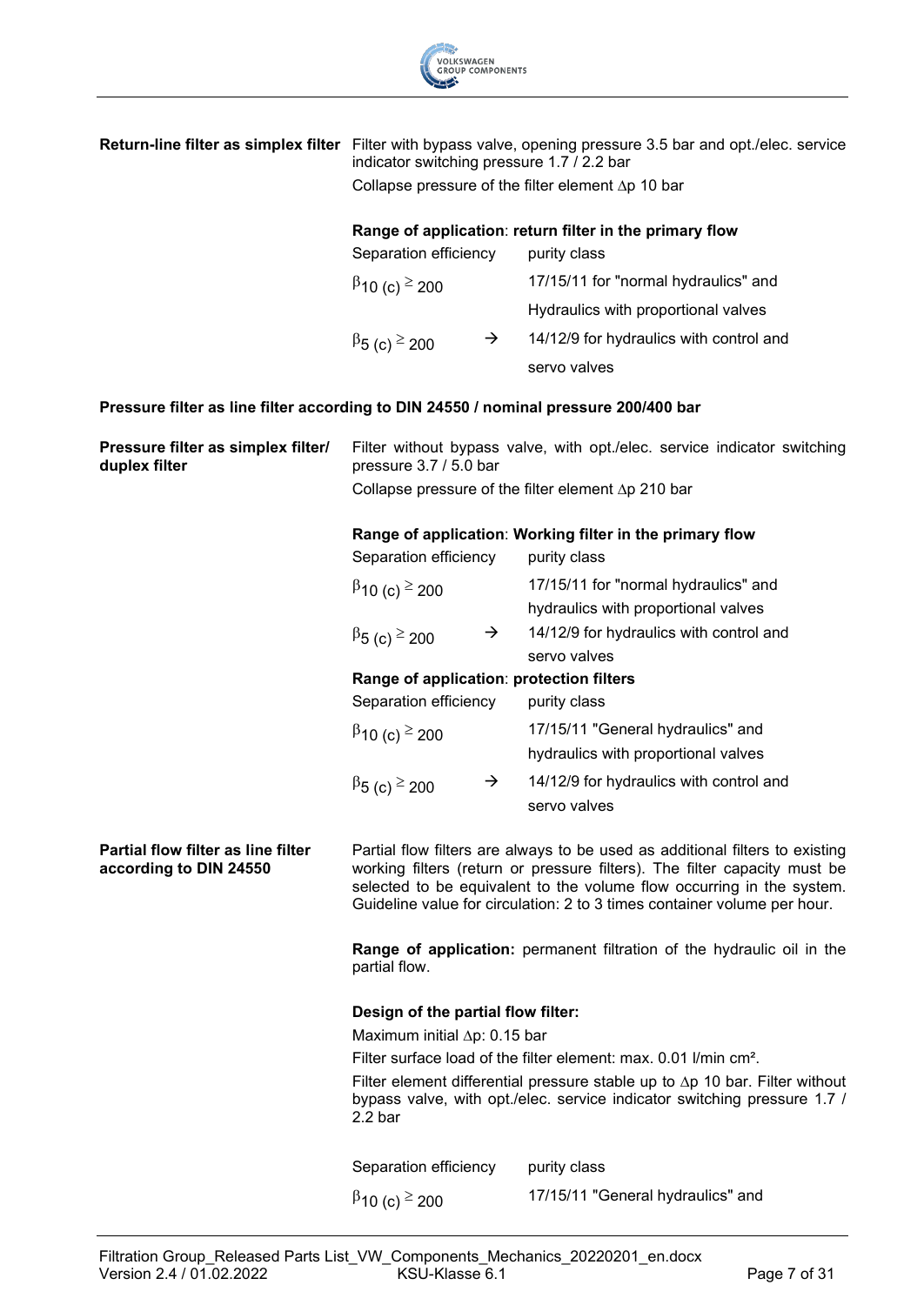|                               | <b>VOLKSWAGEN</b><br><b>GROUP COMPONENTS</b>                                                                                                                                                               |  |  |  |  |
|-------------------------------|------------------------------------------------------------------------------------------------------------------------------------------------------------------------------------------------------------|--|--|--|--|
|                               | Hydraulics with proportional valves                                                                                                                                                                        |  |  |  |  |
|                               | 14/12/9 for systems with servo valves<br>$\rightarrow$<br>$\beta$ 5 (c) $\geq$ 200                                                                                                                         |  |  |  |  |
| Air breathers                 | Air filters with flange connection, pitch circle diameter 73 accord-<br>ing to DIN 24557-2<br>The listed air filters are equipped with filling protection and a mechani-<br>cal-optical service indicator. |  |  |  |  |
|                               | Filter fineness $3\mu$ m, replaceable filter element                                                                                                                                                       |  |  |  |  |
|                               | Design of the air filter:                                                                                                                                                                                  |  |  |  |  |
|                               | Initial differential pressure $\leq$ 0.01 bar in clean state at maximum air<br>throughput rate but at least five times the maximum volume change in<br>the tank                                            |  |  |  |  |
| <b>Maintenance indicators</b> | Each hydraulic filter must be provided with an optical / electrical service<br>indicator.                                                                                                                  |  |  |  |  |
|                               | Design with 2 switch points (75%/100%)                                                                                                                                                                     |  |  |  |  |
|                               | Contact type normally open (75%), normally closed (100%)                                                                                                                                                   |  |  |  |  |
|                               | 3 LED (green=ready / yellow=75% / red=100%)                                                                                                                                                                |  |  |  |  |
|                               | Plug connection M 12 x 1                                                                                                                                                                                   |  |  |  |  |
|                               | In the case of duplex filters for SKODA AUTO a.s., only the 100% signal<br>is processed.                                                                                                                   |  |  |  |  |
|                               | The service indicator is included in the type designations of the com-<br>plete filters.                                                                                                                   |  |  |  |  |
|                               | <b>Service</b><br>indicator<br>filter<br>nominal<br>for<br>pressure<br>pressure<br>200/250/315/350/400 bar:                                                                                                |  |  |  |  |
|                               | Type PiS 3155 / 5.0 M12x1                                                                                                                                                                                  |  |  |  |  |
|                               | Service indicator for return filter as line filter                                                                                                                                                         |  |  |  |  |
|                               | Nominal pressure 25/63 bar:                                                                                                                                                                                |  |  |  |  |
|                               | Type PiS 3154 / 2.2 M12x1                                                                                                                                                                                  |  |  |  |  |
|                               | Service indicator for return filter as tank installation filter                                                                                                                                            |  |  |  |  |
|                               | Nominal pressure 10 bar:                                                                                                                                                                                   |  |  |  |  |
|                               | Type PiS 3153 / 2.2 M12x1                                                                                                                                                                                  |  |  |  |  |
|                               | Service indicator for partial flow filter nominal pressure 10 bar:<br>Type PiS 3154 / 2.2 M12x1                                                                                                            |  |  |  |  |

**Contract Contract Contract Contract Contract Contract Contract Contract Contract Contract Contract Contract Contract Contract Contract Contract Contract Contract Contract Contract Contract Contract Contract Contract Contr**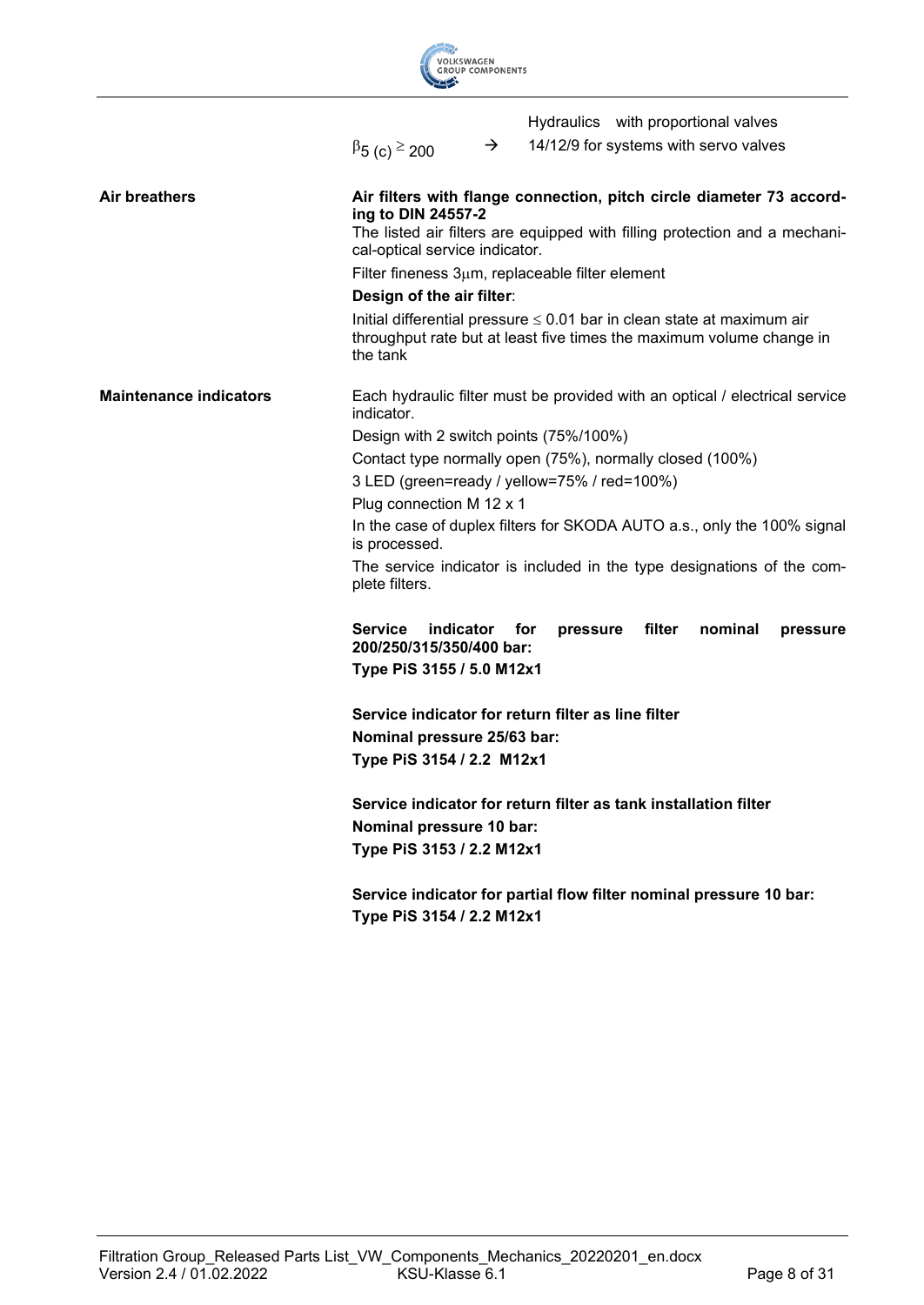

## <span id="page-8-0"></span>**3.2 Hydraulic filter for low flammable fluids**

**Hydraulikkomponenten für Anlagen mit schwerentflammbaren Druckflüssigkeiten der Gruppe HFC sind gelistet in der**

| <b>Released parts list</b> |  |
|----------------------------|--|
| For the                    |  |
| foundry                    |  |
| of the Volkswagen Group    |  |
| "Technology specific part" |  |

#### <span id="page-8-1"></span>**3.3 Lubrication oil filter**

| <b>Filter</b>                        | Filter and filter elements according to DIN 24550                                                                                                                                                                                                                                                         |               |                                                                                                                                                          |  |  |
|--------------------------------------|-----------------------------------------------------------------------------------------------------------------------------------------------------------------------------------------------------------------------------------------------------------------------------------------------------------|---------------|----------------------------------------------------------------------------------------------------------------------------------------------------------|--|--|
| <b>General information</b>           | When designing the filter, the lubricant used, its viscosity and the operating<br>temperature of the planned system must be taken into consideration.                                                                                                                                                     |               |                                                                                                                                                          |  |  |
|                                      | The manufacturer of the lubrication system must agree upon the filter con-<br>cept with the filter manufacturer so that the required oil purity class can be<br>achieved and the service life of the filter elements correspond with the re-<br>quirements of the user - generally 3,000 operating hours. |               |                                                                                                                                                          |  |  |
|                                      |                                                                                                                                                                                                                                                                                                           |               | The initial $\Delta p$ of 0.8 – 1.0 must not be exceeded.                                                                                                |  |  |
|                                      |                                                                                                                                                                                                                                                                                                           |               | The fineness of the filter is specified as 10 $\mu$ m $\rightarrow$ $\beta_{10}$ (c) $\geq$ 200 respectively                                             |  |  |
|                                      | 25 µm → $\beta_{20}$ (c) ≥ 200.                                                                                                                                                                                                                                                                           |               |                                                                                                                                                          |  |  |
|                                      | turer.                                                                                                                                                                                                                                                                                                    |               | A sign with the VW material number for the replacement element and the<br>repair kit must be attached directly next to the filter by the system manufac- |  |  |
|                                      | Simplex filters are primarily used.                                                                                                                                                                                                                                                                       |               |                                                                                                                                                          |  |  |
|                                      | DSF are subject to approval.                                                                                                                                                                                                                                                                              |               |                                                                                                                                                          |  |  |
|                                      | Systems whose filling capacities amount to > 1,000 litre are to be fitted with<br>bypass filters.                                                                                                                                                                                                         |               |                                                                                                                                                          |  |  |
|                                      | The operator must be consulted about this.                                                                                                                                                                                                                                                                |               |                                                                                                                                                          |  |  |
| tion systems                         |                                                                                                                                                                                                                                                                                                           |               | Pressure filter as line filter according to DIN 24550 / nominal pressure 63 bar, for total loss lubrica-                                                 |  |  |
| Pressure filter as simplex<br>filter | In discharger-total loss lubrication systems, the primary line after the filter<br>must be pressure compensated in order to ensure the functionality of the<br>distributor. A reversing valve is therefore required in the filter.                                                                        |               |                                                                                                                                                          |  |  |
|                                      | Filter with reversing valve without bypass valve, with opt./elec. service indi-<br>cator switch pressure 3.7 / 5 bar<br>Collapse pressure of the filter element $\Delta p$ 210 bar                                                                                                                        |               |                                                                                                                                                          |  |  |
|                                      |                                                                                                                                                                                                                                                                                                           |               |                                                                                                                                                          |  |  |
|                                      | Filter fineness                                                                                                                                                                                                                                                                                           |               | $\rightarrow$ Separation efficiency                                                                                                                      |  |  |
|                                      | $10 \mu m$                                                                                                                                                                                                                                                                                                | $\rightarrow$ | $\beta_{10}$ (c) $\geq$ 200                                                                                                                              |  |  |
|                                      | $20 \mu m$                                                                                                                                                                                                                                                                                                | $\rightarrow$ | $\beta_{20 (c)} \ge 200$                                                                                                                                 |  |  |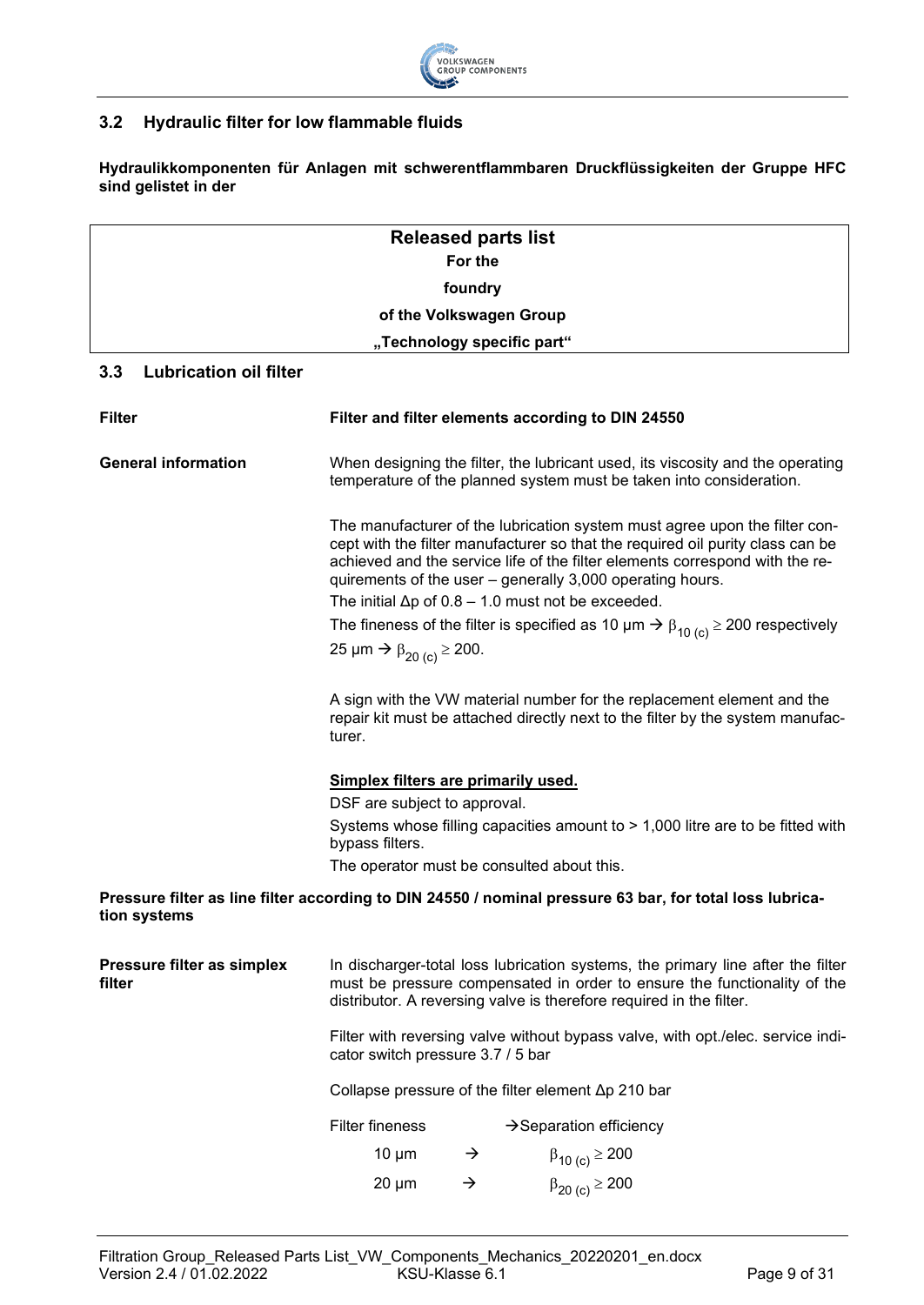

#### **Pressure filter as line filter according to DIN 24550 / nominal pressure 63 bar, for circulation lubrication systems**

| filter / duplex filter        | <b>Pressure filter as simplex</b> Filter without bypass valve, with opt./elec. service indicator switch pressure<br>$3.7/5$ bar |                                                            |  |                             |  |  |
|-------------------------------|---------------------------------------------------------------------------------------------------------------------------------|------------------------------------------------------------|--|-----------------------------|--|--|
|                               |                                                                                                                                 | Collapse pressure of the filter element $\Delta p$ 210 bar |  |                             |  |  |
|                               | <b>Filter fineness</b>                                                                                                          |                                                            |  | Separation efficiency       |  |  |
|                               | $10 \mu m$                                                                                                                      | $\rightarrow$                                              |  | $\beta_{10}$ (c) $\geq 200$ |  |  |
|                               | $20 \mu m$                                                                                                                      | $\rightarrow$                                              |  | $\beta_{20 (c)} \ge 200$    |  |  |
| <b>Partial flow filters</b>   | See hydraulic filters                                                                                                           |                                                            |  |                             |  |  |
| <b>Air filters</b>            | See hydraulic filters                                                                                                           |                                                            |  |                             |  |  |
| <b>Maintenance indicators</b> | Each filter must be provided with an optical / electrical maintenance indica-<br>tor.                                           |                                                            |  |                             |  |  |
|                               | Design with 2 switch points (75%/100%)                                                                                          |                                                            |  |                             |  |  |
|                               | Contact type normally open (75%), normally closed (100%)                                                                        |                                                            |  |                             |  |  |
|                               | 3 LED (green=ready / yellow=75% / red=100%)                                                                                     |                                                            |  |                             |  |  |
|                               | Plug connection M12x1                                                                                                           |                                                            |  |                             |  |  |
|                               | In the case of duplex filters for SKODA AUTO a.s., only the 100% signal is<br>processed.                                        |                                                            |  |                             |  |  |
|                               | The maintenance indicator is included in the type designations of the com-<br>plete filters.                                    |                                                            |  |                             |  |  |
|                               | Maintenance indicator for line filter nominal pressure 63 bar<br>Type PiS 3154 / 2.2 M12x1                                      |                                                            |  |                             |  |  |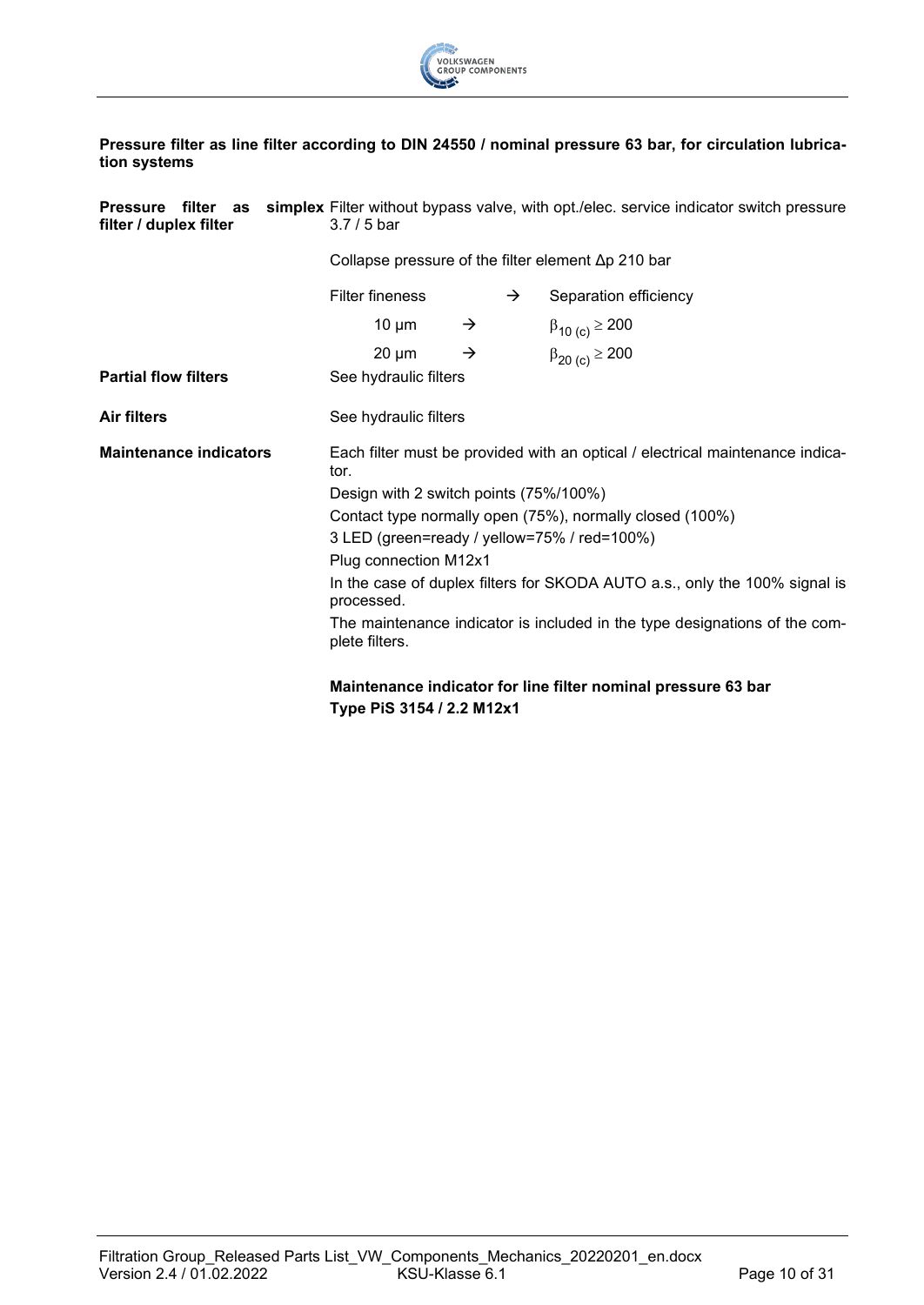

# <span id="page-10-0"></span>**3.4 Filter for cooling lubrication**

| <b>Filter</b>                                                                               | Filter according to DIN 24550,<br>filter elements according to the dimensions DIN 24550-3                                                                                                                                                                                                       |                                                                                                                                                                                                                                                                                                                                                                                                    |                                                                                                                                                          |  |  |
|---------------------------------------------------------------------------------------------|-------------------------------------------------------------------------------------------------------------------------------------------------------------------------------------------------------------------------------------------------------------------------------------------------|----------------------------------------------------------------------------------------------------------------------------------------------------------------------------------------------------------------------------------------------------------------------------------------------------------------------------------------------------------------------------------------------------|----------------------------------------------------------------------------------------------------------------------------------------------------------|--|--|
| General                                                                                     | The filters for cooling lubrication included in this approval list are conceived<br>solely as security or control filters. When designing the filters, the cooling<br>lubricant type used (emulsion or oil), the viscosity and the operating tem-<br>perature must be taken into consideration. |                                                                                                                                                                                                                                                                                                                                                                                                    |                                                                                                                                                          |  |  |
|                                                                                             | Solely duplex filters are used. Filter housings are only made from spheroi-<br>dal graphite and steel. Thread connections made from these materials are<br>insensitive when using cooling lubricants and the dirt particles occurring<br>there.                                                 |                                                                                                                                                                                                                                                                                                                                                                                                    |                                                                                                                                                          |  |  |
|                                                                                             |                                                                                                                                                                                                                                                                                                 | In wire mesh filter elements for emulsion, the filter fineness equals the<br>largest spherical particle that can pass through the mesh. The depth filter<br>elements for oil consist of a multi-layer structure of filter materials especial-<br>ly for cooling lubricants. In these elements, the separation efficiency is<br>determined according to the multi-pass test according to ISO 16889. |                                                                                                                                                          |  |  |
|                                                                                             |                                                                                                                                                                                                                                                                                                 |                                                                                                                                                                                                                                                                                                                                                                                                    | The filter fineness is 25µm according to the filtration ratio $\beta_{25}$ (c) $\geq$ 5                                                                  |  |  |
|                                                                                             |                                                                                                                                                                                                                                                                                                 |                                                                                                                                                                                                                                                                                                                                                                                                    | A sign with the VW material number for the replacement element and the<br>repair set must be attached directly next to the filter by the system builder. |  |  |
|                                                                                             |                                                                                                                                                                                                                                                                                                 | before the component to be protected.                                                                                                                                                                                                                                                                                                                                                              | The filters must be provided after the pump in the pressure line directly                                                                                |  |  |
|                                                                                             |                                                                                                                                                                                                                                                                                                 | We recommend coordinating the filter design of the cooling lubricant sys-<br>tem with Filtration Group as filter manufacturer.                                                                                                                                                                                                                                                                     |                                                                                                                                                          |  |  |
| Pressure filter as reversible line filter according to DIN 24550 / nominal pressure 200 bar |                                                                                                                                                                                                                                                                                                 |                                                                                                                                                                                                                                                                                                                                                                                                    |                                                                                                                                                          |  |  |
| <b>Design</b>                                                                               | Filter without bypass valve, with opt./elec. service indicator switch pressure<br>1.7 / 2.2 bar                                                                                                                                                                                                 |                                                                                                                                                                                                                                                                                                                                                                                                    |                                                                                                                                                          |  |  |
|                                                                                             |                                                                                                                                                                                                                                                                                                 | Collapse pressure of the filter element $\Delta p$ 20 bar                                                                                                                                                                                                                                                                                                                                          |                                                                                                                                                          |  |  |
|                                                                                             | Filter elements:                                                                                                                                                                                                                                                                                | Filter material:                                                                                                                                                                                                                                                                                                                                                                                   | <b>Filter fineness</b>                                                                                                                                   |  |  |
|                                                                                             | with emulsion:                                                                                                                                                                                                                                                                                  | wire mesh                                                                                                                                                                                                                                                                                                                                                                                          | 25µm / 100µm                                                                                                                                             |  |  |
|                                                                                             | with oil:                                                                                                                                                                                                                                                                                       | depth filter                                                                                                                                                                                                                                                                                                                                                                                       | 25μm (β <sub>25</sub> $\ge$ 5)                                                                                                                           |  |  |
| <b>Air breathers</b>                                                                        | See hydraulic filters                                                                                                                                                                                                                                                                           |                                                                                                                                                                                                                                                                                                                                                                                                    |                                                                                                                                                          |  |  |
| <b>Maintenance indicators</b>                                                               | Each filter must be provided with an optical / electrical service indicator.<br>Design with 2 switch points (75%/100%)                                                                                                                                                                          |                                                                                                                                                                                                                                                                                                                                                                                                    |                                                                                                                                                          |  |  |
|                                                                                             | Contact type normally open (75%), normally closed (100%)                                                                                                                                                                                                                                        |                                                                                                                                                                                                                                                                                                                                                                                                    |                                                                                                                                                          |  |  |
|                                                                                             | 3 LED (green=ready / yellow=75% / red=100%)                                                                                                                                                                                                                                                     |                                                                                                                                                                                                                                                                                                                                                                                                    |                                                                                                                                                          |  |  |
|                                                                                             | Plug connection M12x1                                                                                                                                                                                                                                                                           |                                                                                                                                                                                                                                                                                                                                                                                                    |                                                                                                                                                          |  |  |
|                                                                                             | The service indicator is included in the type designations of the complete<br>filters.                                                                                                                                                                                                          |                                                                                                                                                                                                                                                                                                                                                                                                    |                                                                                                                                                          |  |  |
|                                                                                             | Service indicator for reversible line filter nominal pressure 200 bar                                                                                                                                                                                                                           |                                                                                                                                                                                                                                                                                                                                                                                                    |                                                                                                                                                          |  |  |
| Type PiS 3155 / 2.2 FPM M12x1                                                               |                                                                                                                                                                                                                                                                                                 |                                                                                                                                                                                                                                                                                                                                                                                                    |                                                                                                                                                          |  |  |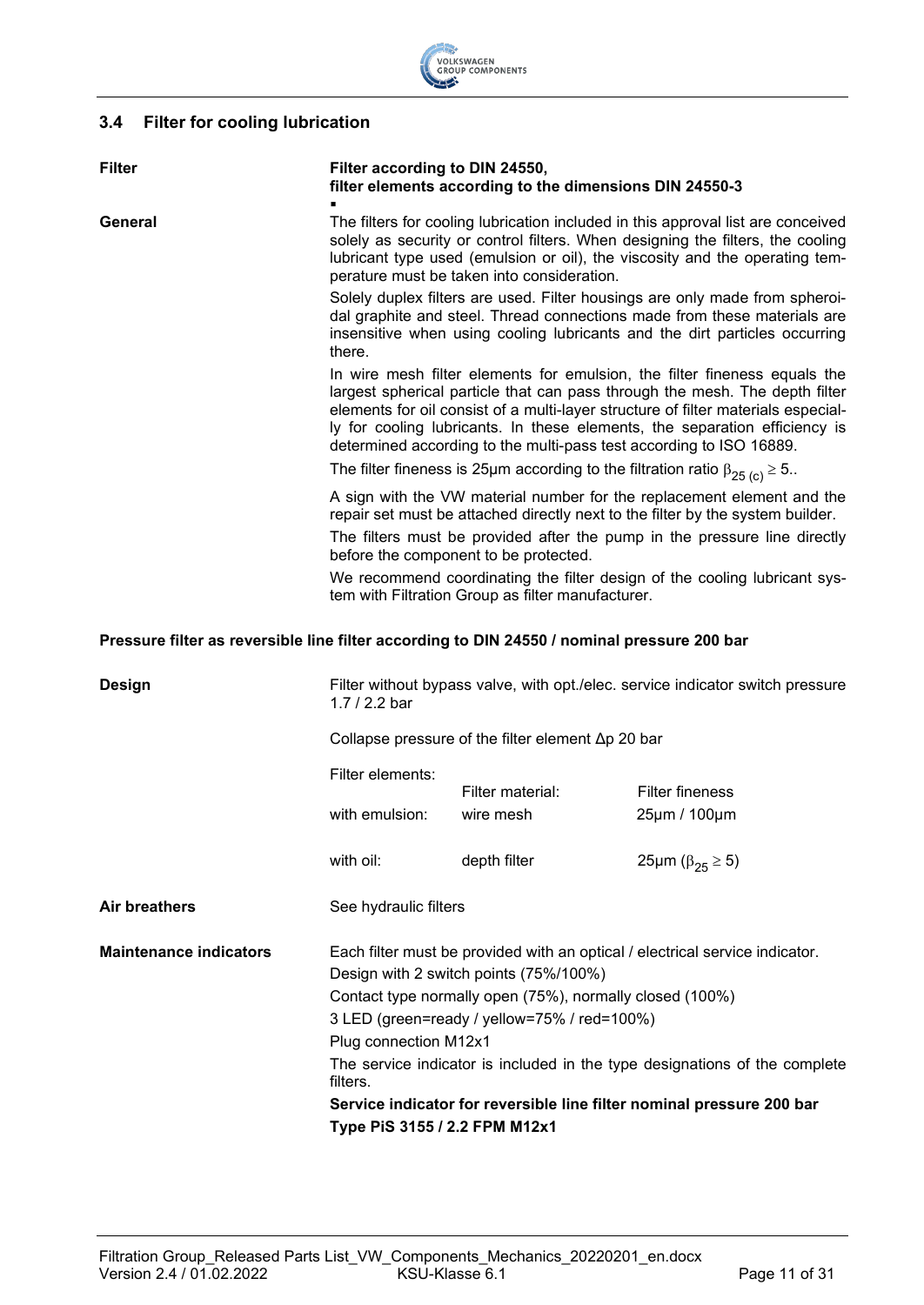

# <span id="page-11-0"></span>**4 Overview**

- <span id="page-11-1"></span>**4.1 Hydraulic filters for hydraulic fluids on the basis of mineral oil**
- <span id="page-11-2"></span>**4.1.1 Return-line filter line installation as simplex filter according to DIN 24550**
- Maximum volume flows at 46 mm<sup>2</sup>/s; initial  $\Delta p$  of the complete filter in pure state max 0,5 bar
- Oil purity according to ISO 4406:1999/purity class 17/15/11  $\rightarrow \beta_{10}$  (c)  $\geq 200$
- The complete filter designation includes the visual/electr. maintenance indicator with LEDs, 2 setting points 75/100 % and connector M12x1

| <b>NG</b> | <b>Recommended</b><br>volume flow<br>[1/min] | <b>Resistance to</b><br>collapsing $\Delta p$ 20 bar<br>replacement<br>element | <b>ND</b><br>housing | <b>Complete filter designation</b><br>simplex filter              | <b>Documents</b><br>in Online-<br><b>Shop</b> |
|-----------|----------------------------------------------|--------------------------------------------------------------------------------|----------------------|-------------------------------------------------------------------|-----------------------------------------------|
| 100       | 40                                           | Pi 23010 DN PS 10<br>Mat. no. 77925597                                         | 63                   | Pi 20010-058/PiS 3154-2, 2/Pi 23010 DN PS 10<br>Mat. no. 70347162 | Pi 2000<br>to NG 400                          |
| 160       | 85                                           | Pi 23016 DN PS 10<br>Mat. no. 77925605                                         | 25                   | Pi 20016-058/PiS 3154-2, 2/Pi 23016 DN PS 10<br>Mat. no. 70347163 | Pi 2000<br>to NG 400                          |
| 250       | 120                                          | Pi 23025 DN PS 10<br>Mat. no. 77925613                                         | 25                   | Pi 20025-058/PiS 3154-2, 2/Pi 23025 DN PS 10<br>Mat. no. 76332449 | Pi 2000<br>to NG 400                          |
| 400       | 135                                          | Pi 23040 DN PS 10<br>Mat. no. 77925621                                         | 25                   | Pi 20040-058/PiS 3154-2,2/Pi 23040 DN PS 10<br>Mat. no. 76938880  | Pi 2000<br>to NG 400                          |

- Maximum volume flows at 46 mm²/s; initial  $\Delta p$  of the complete filter in pure state max 0,5 bar
- Oil purity according to ISO 4406:1999/purity class 14/12/09  $\rightarrow \beta_{5\ (c)} \ge 200$
- The complete filter designation includes the visual/electr. maintenance indicator with LEDs, 2 setting points 75/100 % and connector M12x1

| <b>NG</b> | <b>Recommended</b><br>volume flow<br>$[$ l/min $]$ | <b>Resistance to</b><br>collapsing $\Delta p$ 20 bar<br>replacement element | <b>ND</b><br>housing | <b>Complete filter designation</b><br>simplex filter             | <b>Documents</b><br>in Online-<br><b>Shop</b> |
|-----------|----------------------------------------------------|-----------------------------------------------------------------------------|----------------------|------------------------------------------------------------------|-----------------------------------------------|
| 100       | 20                                                 | Pi 21010 DN PS 3<br>Mat. no. 78227472                                       | 63                   | Pi 20010-058/PiS 3154-2, 2/Pi 21010 DN PS 3<br>Mat. no. 70347164 | <b>Pi 2000</b><br>to NG 400                   |
| 160       | 45                                                 | Pi 21016 DN PS 3<br>Mat. no. 78261034                                       | 25                   | Pi 20016-058/PiS 3154-2, 2/Pi 21016 DN PS 3<br>Mat. no. 70347165 | Pi 2000<br>to NG 400                          |
| 250       | 70                                                 | Pi 21025 DN PS 3<br>Mat. no. 78227514                                       | 25                   | Pi 20025-058/PiS 3154-2,2/Pi 21025 DN PS 3<br>Mat. no. 70347167  | <b>Pi 2000</b><br>to NG 400                   |
| 400       | 85                                                 | Pi 21040 DN PS 3<br>Mat. no. 78227522                                       | 25                   | Pi 20040-058/PiS 3154-2, 2/Pi 21040 DN PS 3<br>Mat. no. 76952931 | <b>Pi 2000</b><br>to NG 400                   |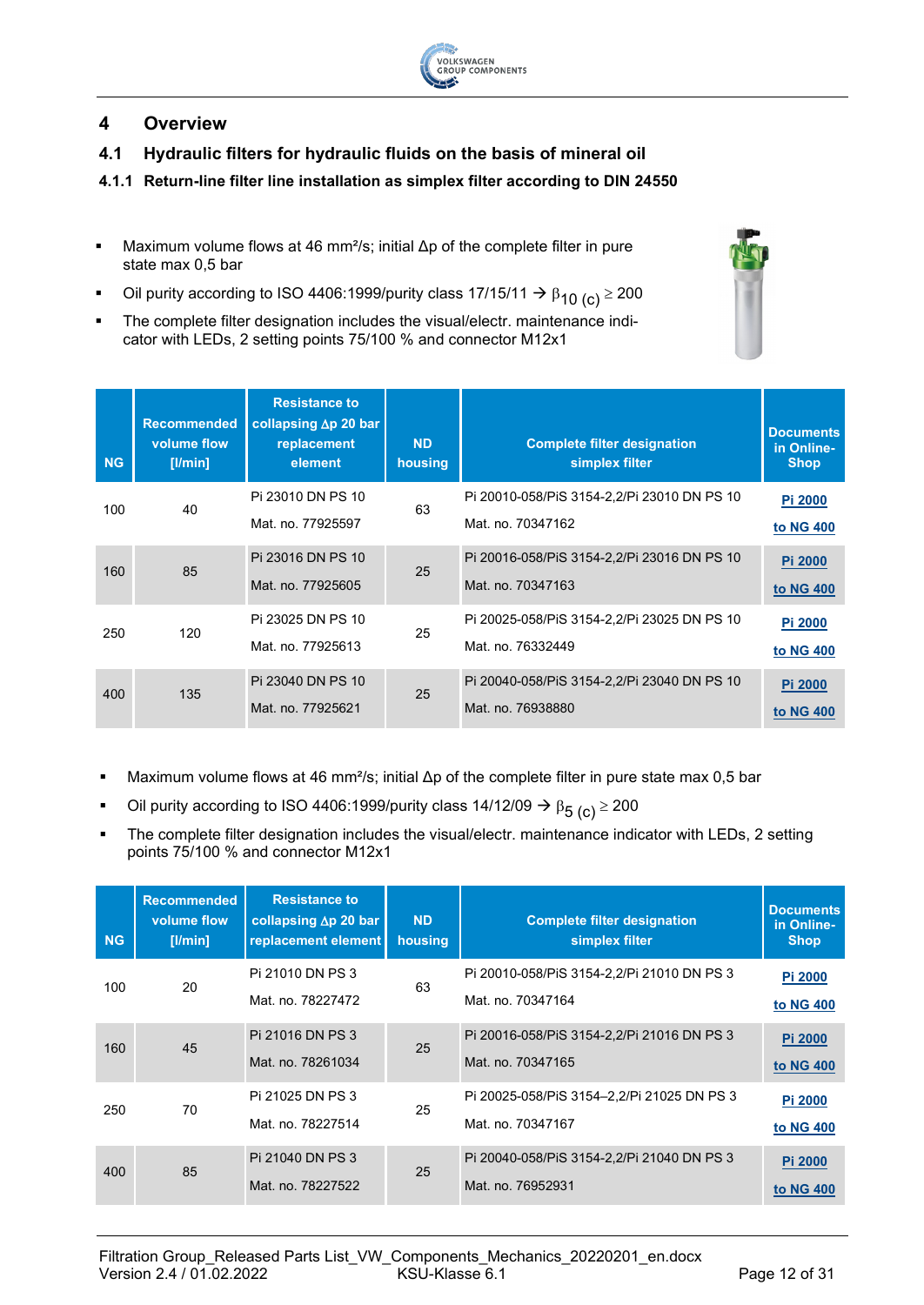

#### Spare parts list for filters according to 4.1.1:

| <b>Housing type</b><br>designation | <b>Housing</b><br>gasket set | Maintenance indicator<br>gasket set | <b>Documents in Online-Shop</b> |
|------------------------------------|------------------------------|-------------------------------------|---------------------------------|
| Pi 20010                           | Mat. no. 79328485            | Mat. no. 77760309                   | <b>Pi 2000 to NG 400</b>        |
| Pi 20016 - Pi 20040                | Mat. no. 79357617            | Mat. no. 77760309                   | <b>Pi 2000 to NG 400</b>        |

#### <span id="page-12-0"></span>**4.1.2 Tank-Top Return-line as simplex filter according to DIN 24550**

- Maximum volume flows at 46 mm<sup>2</sup>/s; initial  $\Delta p$  of the complete filter in pure state max 0,5 bar
- Oil purity according to ISO 4406:1999/purity class 17/15/11  $\rightarrow \beta_{10}$  (c)  $\geq 200$



| <b>NG</b> | <b>Recommended</b><br>volume flow<br>[ l min] | <b>Resistance to</b><br>collapsing $\Delta p$ 20 bar<br>replacement<br>element | <b>ND</b><br>housing | <b>Complete filter designation</b><br>simplex filter              | <b>Documents</b><br>in Online-<br><b>Shop</b> |
|-----------|-----------------------------------------------|--------------------------------------------------------------------------------|----------------------|-------------------------------------------------------------------|-----------------------------------------------|
| 100       | 65                                            | Pi 23010 RN PS 10<br>Mat. no. 77924046                                         | 10                   | Pi 50010-058/PiS 3153-2, 2/Pi 23010 RN PS 10<br>Mat. no. 70315496 | <b>Pi 5000</b><br>to NG 100                   |
| 160       | 115                                           | Pi 23016 RN PS 10<br>Mat. no. 77924145                                         | 10                   | Pi 50016-058/PiS 3153-2, 2/Pi 23016 RN PS 10<br>Mat. no. 79768276 | Pi 5000<br>to NG 100                          |
| 250       | 160                                           | Pi 23025 RN PS 10<br>Mat. no. 77924160                                         | 10                   | Pi 50025-058/PiS 3153-2, 2/Pi 23025 RN PS 10<br>Mat. no. 76130710 | <b>Pi 5000 NG</b><br>160-1000                 |
| 400       | 240                                           | Pi 23040 RN PS 10<br>Mat. no. 77924186                                         | 10                   | Pi 50040-058/PiS 3153-2, 2/Pi 23040 RN PS 10<br>Mat. no. 70328726 | <b>Pi 5000 NG</b><br>160-1000                 |

**ATE**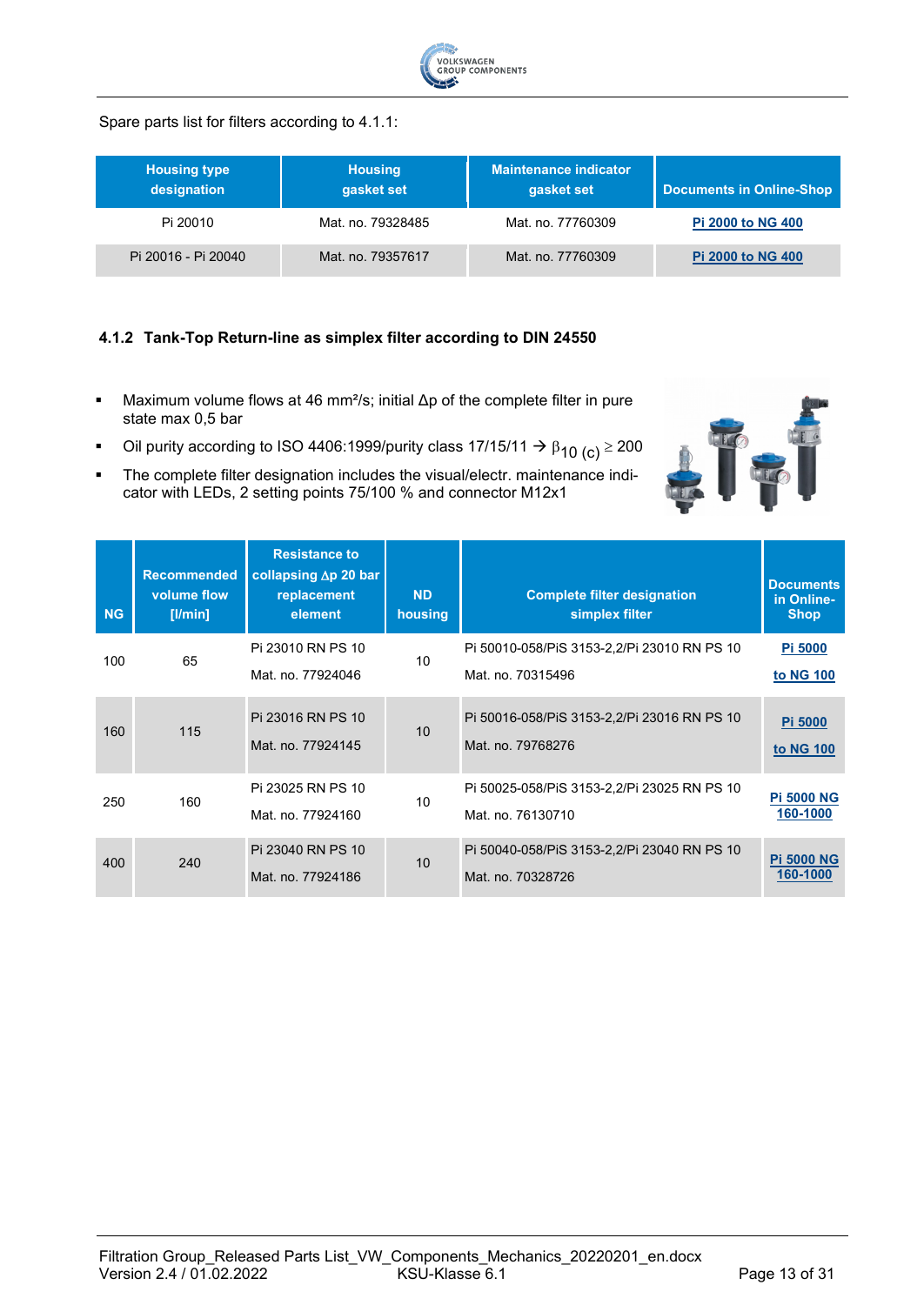

- Maximum volume flows at 46 mm²/s; initial Δp of the complete filter in pure state max 0,5 bar
- Oil purity according to ISO 4406:1999/purity class 14/12/09  $\rightarrow \beta_{5\ (c)} \ge 200$
- The complete filter designation includes the visual/electr. maintenance indicator with LEDs, 2 setting points 75/100 % and connector M12x1

| <b>NG</b> | <b>Recommended</b><br>volume flow<br>[I/min] | <b>Resistance to</b><br>collapsing $\Delta p$ 20 bar<br>replacement element | <b>ND</b><br>housing | <b>Complete filter designation</b><br>simplex filter             | <b>Documents</b><br>in Online-<br>Shop, |
|-----------|----------------------------------------------|-----------------------------------------------------------------------------|----------------------|------------------------------------------------------------------|-----------------------------------------|
| 100       | 40                                           | Pi 21010 RN PS 3<br>Mat. no. 77924038                                       | 10                   | Pi 50010-058/PiS 3153-2, 2/Pi 21010 RN PS 3<br>Mat. no. 70307878 | Pi 5000<br>to NG 100                    |
| 160       | 65                                           | Pi 21016 RN PS 3<br>Mat. no. 77924152                                       | 10                   | Pi 50016-058/PiS 3153-2, 2/Pi 21016 RN PS 3<br>Mat. no. 72377823 | <b>Pi 5000 NG</b><br>160-1000           |
| 250       | 100                                          | Pi 21025 RN PS 3<br>Mat. no. 77924152                                       | 10                   | Pi 50025-058/PiS 3153-2,2/Pi 21025 RN PS 3<br>Mat. no. 70304984  | <b>Pi 5000 NG</b><br>160-1000           |
| 400       | 145                                          | Pi 21040 RN PS 3<br>Mat. no. 77924178                                       | 10                   | Pi 50040-058/PiS 3153-2,2/Pi 21040 RN PS 3<br>Mat. no. 72377861  | <b>Pi 5000 NG</b><br>160-1000           |

#### Spare parts list for filters according to 4.1.2:

| <b>Housing type</b><br>designation | <b>Housing</b><br>gasket set | Maintenance indicator<br>gasket set | <b>Documents in Online-Shop</b> |
|------------------------------------|------------------------------|-------------------------------------|---------------------------------|
| Pi 50010                           | Mat. no. 77999709            | Mat. no. 78383382                   | <b>Pi 5000 to NG 100</b>        |
| Pi 50016 - Pi 50025                | Mat. no. 78227902            | Mat. no. 78383382                   | Pi 5000 NG 160-1000             |
| Pi 50040                           | Mat. no. 78227936            | Mat. no. 78383382                   | Pi 5000 NG 160-1000             |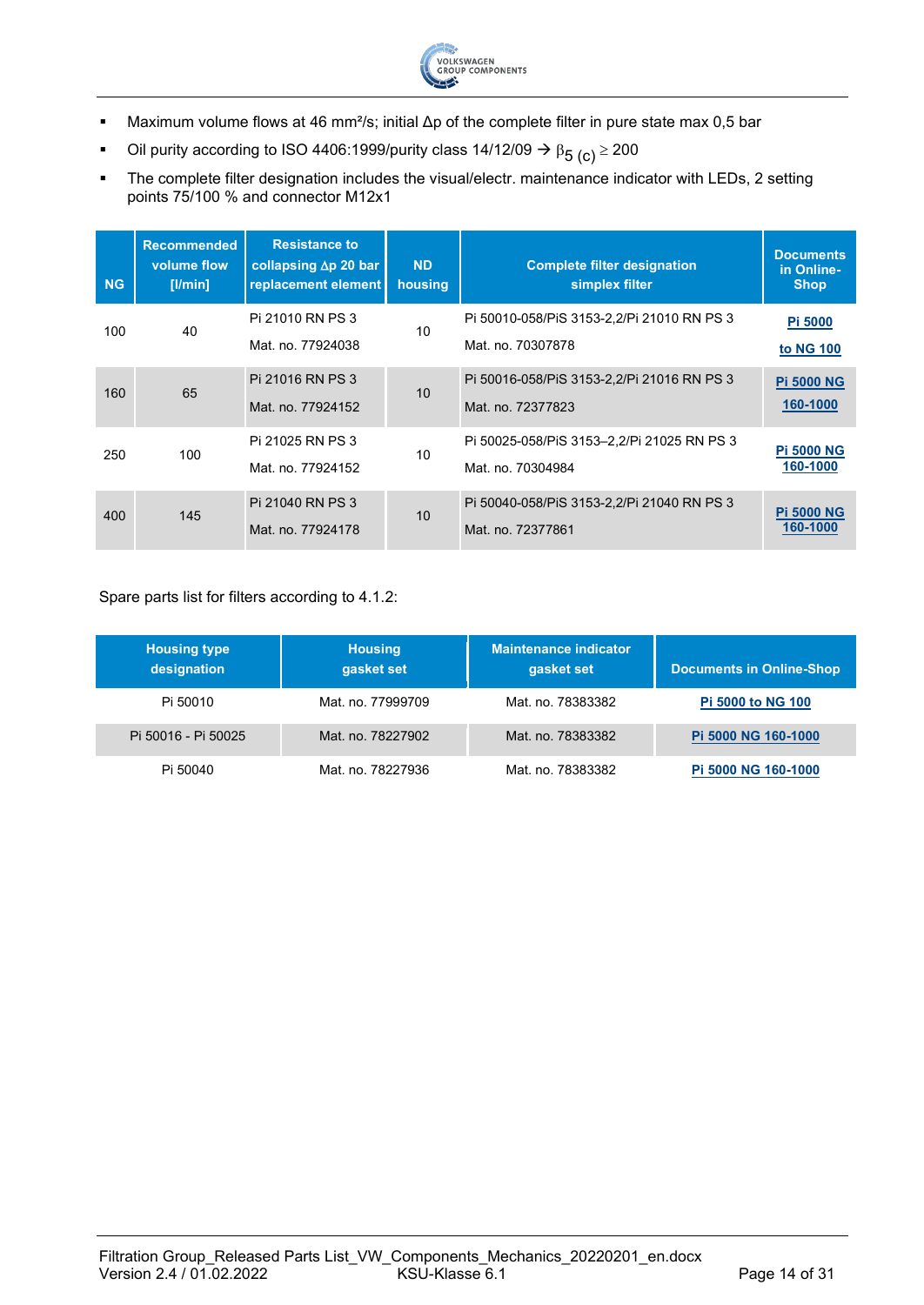

#### <span id="page-14-0"></span>**4.1.3 Return-line filter line installation as duplex filter according to DIN 24550 (duplex filters)**

- Maximum volume flows at 46 mm²/s; initial Δp of the complete filter in pure state max. 0,5 bar
- Oil purity according to ISO 4406:1999/purity class 17/15/11  $\rightarrow \beta_{10}$  (c)  $\geq$  200
- The complete filter designation includes the visual/electr. maintenance indicator with LEDs, 2 setting points 75/100 % and connector M12x1

| <b>NG</b> | <b>Recommended</b><br>volume flow<br>[1/min] | <b>Resistance to</b><br>collapsing $\Delta p$ 20 bar<br>replacement element | <b>ND</b><br>housing | <b>Complete filter designation</b><br>duplex filter               | <b>Documents</b><br>in Online-<br><b>Shop</b> |
|-----------|----------------------------------------------|-----------------------------------------------------------------------------|----------------------|-------------------------------------------------------------------|-----------------------------------------------|
| 100       | 40                                           | Pi 23010 DN PS 10<br>Mat. no. 77925597                                      | 63                   | Pi 21010-058/PiS 3154-2,2/Pi 23010 DN PS 10<br>Mat. no. 76389282  | Pi 2100<br>to NG 400                          |
| 160       | 85                                           | Pi 23016 DN PS 10<br>Mat. no. 77925605                                      | 25                   | Pi 21016-058/PiS 3154-2, 2/Pi 23016 DN PS 10<br>Mat. no. 70354673 | Pi 2100<br>to NG 400                          |
| 250       | 120                                          | Pi 23025 DN PS 10<br>Mat. no. 77925613                                      | 25                   | Pi 21025-058/PiS 3154-2, 2/Pi 23025 DN PS 10<br>Mat. no. 70347171 | Pi 2100<br>to NG 400                          |
| 400       | 135                                          | Pi 23040 DN PS 10<br>Mat. no. 77925621                                      | 25                   | Pi 21040-058/PiS 3154-2, 2/Pi 23040 DN PS 10<br>Mat. no. 70347173 | Pi 2100<br>to NG 400                          |

- Maximum volume flows at 46 mm<sup>2</sup>/s; initial  $\Delta p$  of the complete filter in pure state max 0,5 bar
- Oil purity according to ISO 4406:1999/purity class 14/12/09  $\rightarrow \beta_{5 (c)} \ge 200$
- The complete filter designation includes the visual/electr. maintenance indicator with LEDs, 2 setting points 75/100 % and connector M12x1

| <b>NG</b> | recommended<br>volume flow<br>[ l min] | <b>Resistance to</b><br>collapsing<br>$\Delta p$ 20 bar<br>replacement ele-<br>ment | <b>ND</b><br>housing | <b>Complete filter designation</b><br>duplex filter | <b>Documents</b><br>in Online-<br><b>Shop</b> |
|-----------|----------------------------------------|-------------------------------------------------------------------------------------|----------------------|-----------------------------------------------------|-----------------------------------------------|
| 100       | 20                                     | Pi 21010 DN PS 3                                                                    | 63                   | Pi 21010-058/PiS 3154-2,2/Pi 21010 DN PS 3          | Pi 2100                                       |
|           |                                        | Mat. no. 78227472                                                                   |                      | Mat. no. 70347174                                   | to NG 400                                     |
| 160       | 45                                     | Pi 21016 DN PS 3                                                                    | 25                   | Pi 21016-058/PiS 3154-2, 2/Pi 21016 DN PS 3         | Pi 2100                                       |
|           |                                        | Mat. no. 78261034                                                                   |                      | Mat. no. 70347175                                   | to NG 400                                     |
| 250       | 70                                     | Pi 21025 DN PS 3                                                                    | 25                   | Pi 21025-058/PiS 3154-2, 2/Pi 21025 DN PS 3         | Pi 2100                                       |
|           |                                        | Mat. no. 78227514                                                                   |                      | Mat. no. 70347176                                   | to NG 400                                     |
| 400       | 85                                     | Pi 21040 DN PS 3                                                                    | 25                   | Pi 21040-058/PiS 3154-2,2/Pi 21040 DN PS 3          | Pi 2100                                       |
|           |                                        | Mat. no. 78227522                                                                   |                      | Mat. no. 70347177                                   | to NG 400                                     |

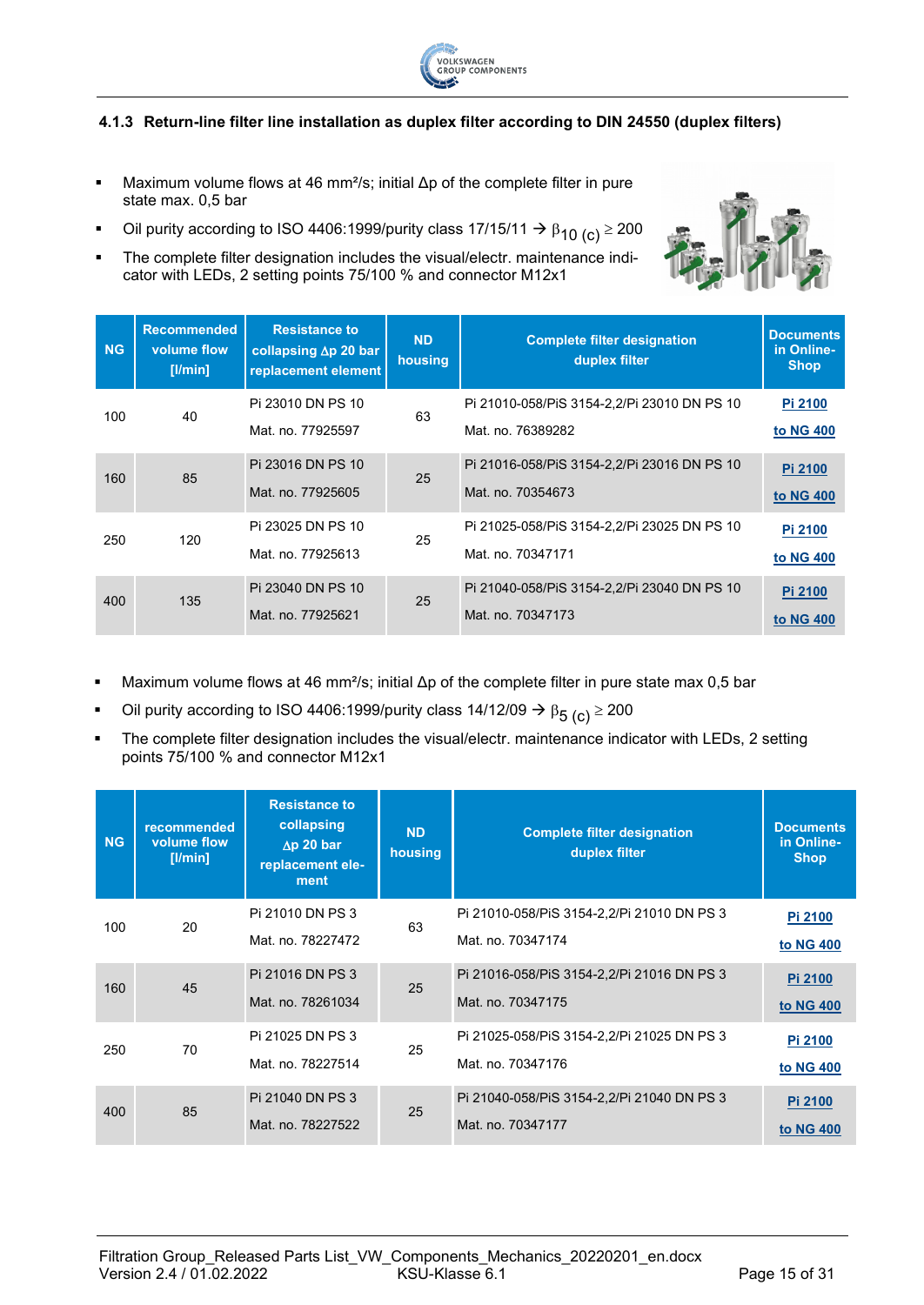

Spare parts list for filters according to 4.1.2:

| <b>Housing type</b><br>designation | <b>Housing</b><br>gasket set | Maintenance indicator<br>gasket set | <b>Documents in Online-Shop</b> |
|------------------------------------|------------------------------|-------------------------------------|---------------------------------|
| Pi 21010                           | Mat. no. 79774258            | Mat. no. 77760309                   | <b>Pi 2100 to NG 400</b>        |
| Pi 21016 - Pi 21040                | Mat. no. 79774282            | Mat. no. 77760309                   | <b>Pi 2100 to NG 400</b>        |

#### <span id="page-15-0"></span>**4.1.4 Pressure filter line installation as simplex filter according to DIN 24550**

- Maximum volume flows at 46 mm<sup>2</sup>/s; initial  $\Delta p$  of the complete filter in pure state max. 1 bar
- Oil purity according to ISO 4406:1999/purity class 17/15/11 →  $\beta_{10}$  (c) ≥ 200
- **The complete filter designation includes the visu**al/electr. maintenance indicator with LEDs, 2 setting points 75/100 % and connector M12x1



| <b>NG</b> | <b>Recommended</b><br>volume flow<br>[ l/min] | <b>Resistance to</b><br>collapsing ∆p 210 bar<br>replacement element | <b>ND</b><br>housing | <b>Complete filter designation</b><br>simplex filter                 | <b>Documents</b><br>in Online-<br><b>Shop</b> |
|-----------|-----------------------------------------------|----------------------------------------------------------------------|----------------------|----------------------------------------------------------------------|-----------------------------------------------|
| 100       | 55                                            | Pi 73010 DN PS vst 10<br>Mat. no. 77925670                           | 315                  | Pi 30010-015/PiS 3155-5,0/Pi 73010 DN PS vst 10<br>Mat. no. 76333645 | Pi 3000<br>to NG 400                          |
| 100       | 55                                            | Pi 73010 DN PS vst 10<br>Mat. no. 77925670                           | 400                  | Pi 40010-015/PiS 3155-5,0/Pi 73006 DN PS vst 10<br>Mat. no. 76321723 | Pi 4000<br>to NG 400                          |
| 160       | 125                                           | Pi 73016 DN PS vst 10<br>Mat. no. 77925688                           | 200                  | Pi 30016-015/PiS 3155-5,0/Pi 73016 DN PS vst 10<br>Mat. no. 76317259 | Pi 3000<br>to NG 400                          |
| 160       | 125                                           | Pi 73016 DN PS vst 10<br>Mat. no. 77925688                           | 400                  | Pi 40016-015/PiS 3155-5,0/Pi 73016 DN PS vst 10<br>Mat. no. 70348174 | Pi 4000<br>to NG 400                          |
| 250       | 180                                           | Pi 73025 DN PS vst 10<br>Mat. no. 77925696                           | 200                  | Pi 30025-015/PiS 3155-5,0/Pi 73016 DN PS vst 10<br>Mat. no. 76332431 | Pi 3000<br>to NG 400                          |
| 250       | 180                                           | Pi 73025 DN PS vst 10<br>Mat. no. 77925696                           | 400                  | Pi 40025-015/PiS 3155-5,0/Pi 73025 DN PS vst 10<br>Mat. no. 76321756 | Pi 4000<br>to NG 400                          |
| 400       | 220                                           | Pi 73040 DN PS vst 10<br>Mat. no. 77930829                           | 200                  | Pi 30040-015/PiS 3155-5,0/Pi 73040 DN PS vst 10<br>Mat. no. 70347178 | Pi 3000<br>to NG 400                          |
| 400       | 220                                           | Pi 73040 DN PS vst 10<br>Mat. no. 77930829                           | 400                  | Pi 40040-015/PiS 3155-5,0/Pi 73040 DN PS vst 10<br>Mat. no. 70348175 | Pi 4000<br>to NG 400                          |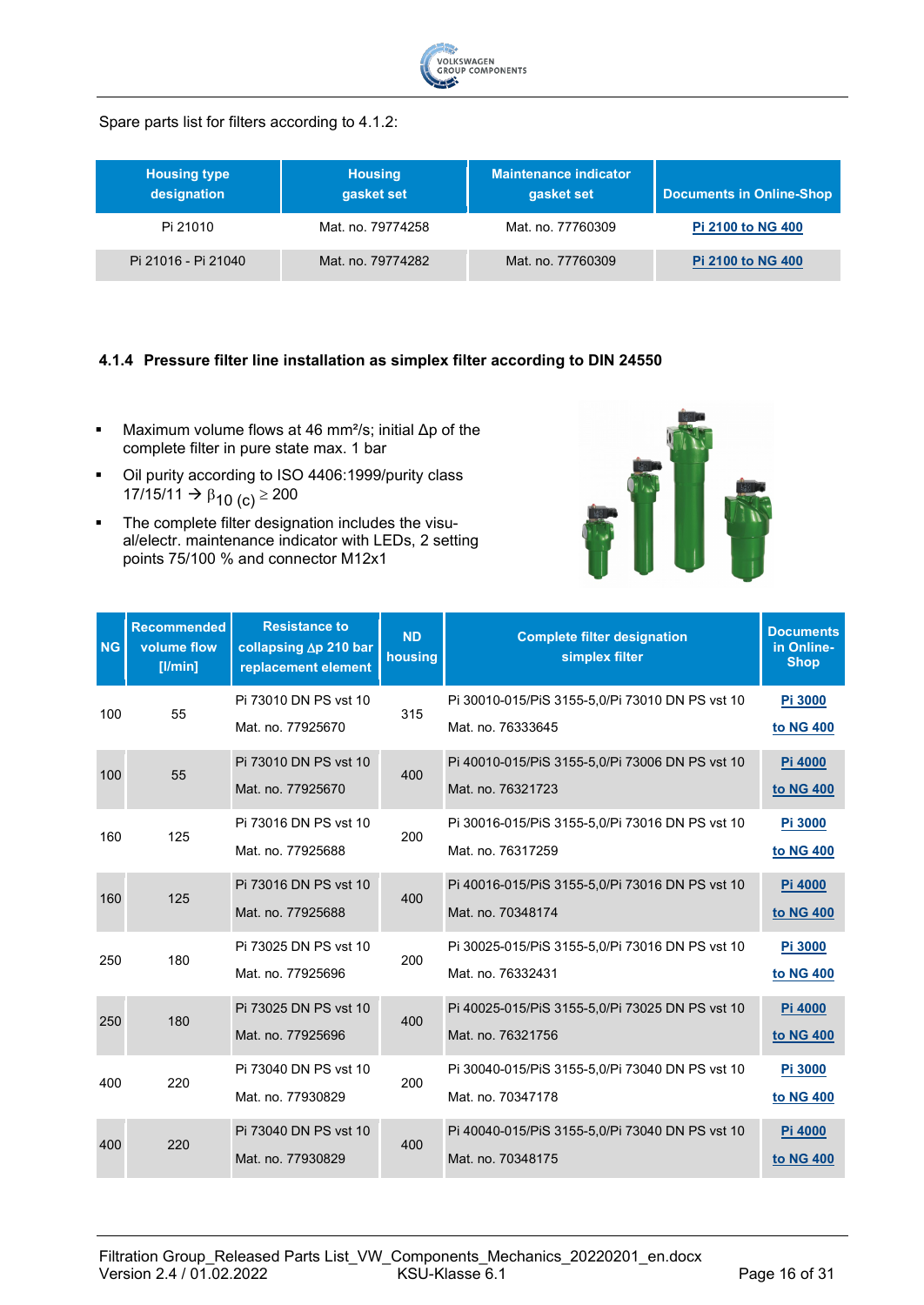

- Maximum volume flows at 46 mm²/s; initial Δp of the complete filter in pure state max. 1 bar
- Oil purity according to ISO 4406:1999/purity class 14/12/09 →  $\beta_{5}$  (c)  $\geq$  200
- The complete filter designation includes the visual/electr. maintenance indicator with LEDs, 2 setting points 75/100 % and connector M12x1



| <b>NG</b> | <b>Recommende</b><br>volume flow<br>[1/min] | <b>Resistance to</b><br>collapsing ∆p 210 bar<br>replacement element | <b>ND</b><br>housing | <b>Complete filter designation</b><br>simplex filter                | <b>Documents</b><br>in Online-<br><b>Shop</b> |
|-----------|---------------------------------------------|----------------------------------------------------------------------|----------------------|---------------------------------------------------------------------|-----------------------------------------------|
| 100       | 35                                          | Pi 71010 DN PS vst 3<br>Mat. no. 78227480                            | 315                  | Pi 30010-015/PiS 3155-5,0/Pi 71010 DN PS vst 3<br>Mat. no. 70348167 | Pi 3000<br>to NG 400                          |
| 100       | 35                                          | Pi 71010 DN PS vst 3<br>Mat. no. 78227480                            | 400                  | Pi 40010-015/PiS 3155-5,0/Pi 71010 DN PS vst 3<br>Mat. no. 70348176 | Pi 4000<br>to NG 400                          |
| 160       | 70                                          | Pi 71016 DN PS vst 3<br>Mat. no. 77940638                            | 200                  | Pi 30016-015/PiS 3155-5,0/Pi 71016 DN PS vst 3<br>Mat. no. 70348170 | Pi 3000<br>to NG 400                          |
| 160       | 70                                          | Pi 71016 DN PS vst 3<br>Mat. no. 77940638                            | 400                  | Pi 40016-015/PiS 3155-5,0/Pi 71016 DN PS vst 3<br>Mat. no. 70348177 | Pi 4000<br>to NG 400                          |
| 250       | 120                                         | Pi 71025 DN PS vst 3<br>Mat. no. 77940646                            | 200                  | Pi 30025-015/PiS 3155-5,0/Pi 71025 DN PS vst 3<br>Mat. no. 70348172 | Pi 3000<br>to NG 400                          |
| 250       | 120                                         | Pi 71025 DN PS vst 3<br>Mat.Nr. 77940646                             | 400                  | Pi 40025-015/PiS 3155-5,0/Pi 71025 DN PS vst 3<br>Mat. no. 70348178 | Pi 4000<br>to NG 400                          |
| 400       | 180                                         | Pi 71040 DN PS vst 3<br>Mat. no. 77940653                            | 200                  | Pi 30040-015/PiS 3155-5,0/Pi 73040 DN PS vst 3<br>Mat. no. 70348173 | Pi 3000<br>to NG 400                          |
| 400       | 180                                         | Pi 71040 DN PS vst 3<br>Mat. no. 77940653                            | 400                  | Pi 40040-015/PiS 3155-5,0/Pi 71040 DN PS vst 3<br>Mat. no. 70348179 | Pi 4000<br>to NG 400                          |

#### Spare parts list for filters according to 4.1.3:

| <b>Housing type</b><br>designation | <b>Housing</b><br>gasket set | <b>Maintenance indicator</b><br>gasket set | <b>Documents in Online-Shop</b> |
|------------------------------------|------------------------------|--------------------------------------------|---------------------------------|
| Pi 30010                           | Mat. no. 78383747            | Mat. no. 77760275                          | <b>Pi 3000 to NG 400</b>        |
| Pi 30016 - Pi 30040                | Mat. no. 78383770            | Mat. no. 77760275                          | <b>Pi 3000 to NG 400</b>        |
| Pi 40010                           | Mat. no. 78383804            | Mat. no. 77760275                          | <b>Pi 4000 to NG 400</b>        |
| Pi 40016 - Pi 40040                | Mat. no. 78383838            | Mat. no. 77760275                          | <b>Pi 4000 to NG 400</b>        |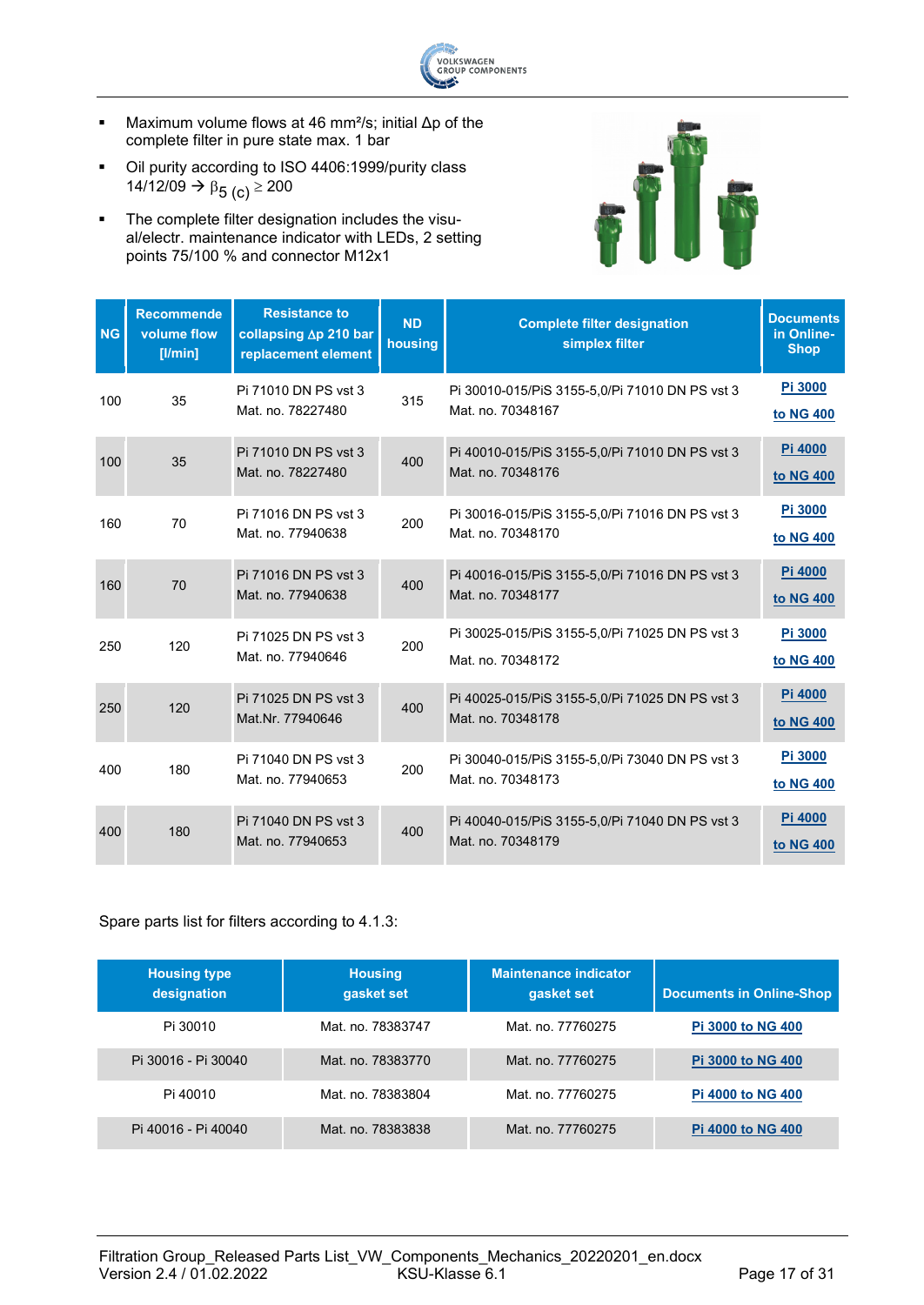

#### <span id="page-17-0"></span>**4.1.5 Pressure filter line installation as duplex filter according to DIN 24550 (duplex filters)**

- Maximum volume flows at 46 mm²/s; initial Δp of the complete filter in pure state max. 1 bar
- Oil purity according to ISO 4406:1999/purity class 17/15/11  $\rightarrow$  β<sub>10 (c)</sub> ≥ 200
- The complete filter designation includes the visual/electr. maintenance indicator with LEDs, 2 setting points 75/100 % and connector M12x1

| <b>NG</b> | <b>Recommended</b><br>volume flow<br>[1/min] | <b>Resistance to</b><br>collapsing $\Delta p$ 210 bar<br>replacement element | <b>ND</b><br>housing | <b>Complete filter designation</b><br>duplex filter                  | <b>Documents</b><br>in Online-<br><b>Shop</b> |
|-----------|----------------------------------------------|------------------------------------------------------------------------------|----------------------|----------------------------------------------------------------------|-----------------------------------------------|
| 100       | 50                                           | Pi 73010 DN PS vst 10<br>Mat. no. 77925670                                   | 250                  | Pi 37010-015/PiS 3155-5,0/Pi 73010 DN PS vst 10<br>Mat. no. 76938971 | Pi 3700<br>to NG 400                          |
| 160       | 125                                          | Pi 73016 DN PS vst 10<br>Mat. no. 77925688                                   | 200                  | Pi 37016-015/PiS 3155-5,0/Pi 73016 DN PS vst 10<br>Mat. no. 70348183 | Pi 3700<br>to NG 400                          |
| 250       | 180                                          | Pi 73025 DN PS vst 10<br>Mat. no. 77925696                                   | 200                  | Pi 37025-015/PiS 3155-5,0/Pi 73025 DN PS vst 10<br>Mat. no. 70348185 | <b>Pi 3700</b><br>to NG 400                   |
| 400       | 220                                          | Pi 73040 DN PS vst 10<br>Mat. no. 77930829                                   | <b>200</b>           | Pi 37040-015/PiS 3155-5,0/Pi 73040 DN PS vst 10<br>Mat. no. 70348187 | Pi 3700<br>to NG 400                          |

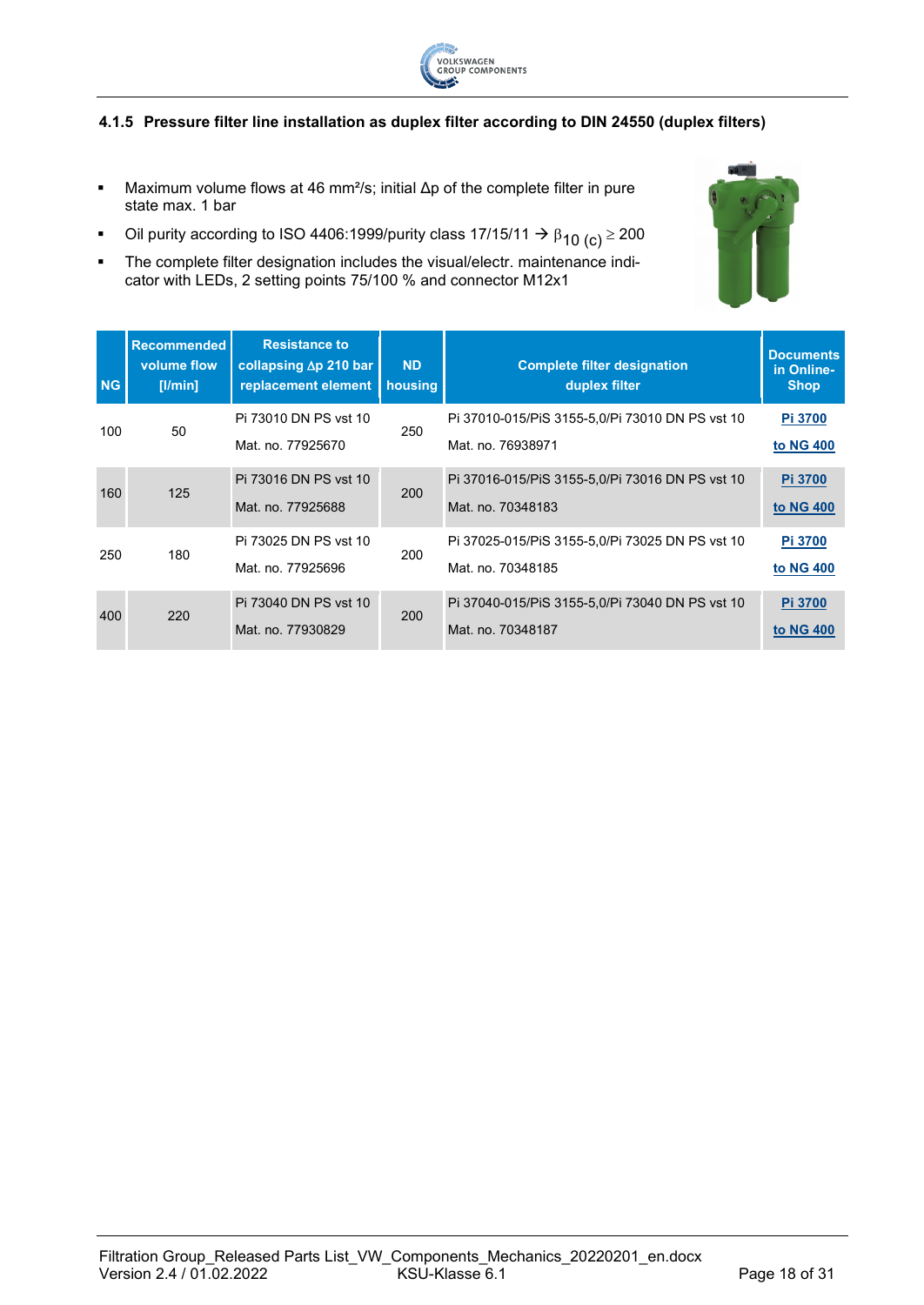

- Maximum volume flows at 46 mm²/s; initial Δp of the complete filter in pure state max. 1 bar
- Oil purity according to ISO 4406:1999/purity class 14/12/09  $\rightarrow \beta_5$  (c)<sup>2</sup> 200
- The complete filter designation includes the visual/electr. maintenance indicator with LEDs, 2 setting points 75/100 % and connector M12x1



| <b>NG</b> | <b>Recommended</b><br>volume flow<br>$[$ I/min $]$ | <b>Resistance to</b><br>collapsing $\Delta p$ 210 bar<br>replacement element | <b>ND</b><br>housing | <b>Complete filter designation</b><br>duplex filter                 | <b>Documents</b><br>in Online-<br><b>Shop</b> |
|-----------|----------------------------------------------------|------------------------------------------------------------------------------|----------------------|---------------------------------------------------------------------|-----------------------------------------------|
| 100       | 35                                                 | Pi 71010 DN PS vst 3<br>Mat. no. 78227480                                    | 250                  | Pi 37010-015/PiS 3155-5,0/Pi 71010 DN PS vst 3<br>Mat. no. 70348188 | Pi 3700<br>to NG 400                          |
| 160       | 70                                                 | Pi 71016 DN PS vst 3<br>Mat. no. 77940638                                    | 200                  | Pi 37016-015/PiS 3155-5,0/Pi 71016 DN PS vst 3<br>Mat. no. 70348190 | Pi 3700<br>to NG 400                          |
| 250       | 120                                                | Pi 71025 DN PS vst 3<br>Mat. no. 77940646                                    | 200                  | Pi 37025-015/PiS 3155-5,0/Pi 71025 DN PS vst 3<br>Mat. no. 70348191 | Pi 3700<br>to NG 400                          |
| 400       | 180                                                | Pi 71040 DN PS vst 3<br>Mat. no. 77940653                                    | 200                  | Pi 37040-015/PiS 3155-5,0/Pi 71040 DN PS vst 3<br>Mat. no. 70348192 | Pi 3700<br>to NG 400                          |

Spare parts list for filters according to 4.1.4:

| <b>Housing type</b><br>designation | <b>Housing</b><br>gasket set | <b>Maintenance indicator</b><br>gasket set | <b>Documents in Online-Shop</b> |
|------------------------------------|------------------------------|--------------------------------------------|---------------------------------|
| Pi 37010                           | Mat. no. 79322009            | Mat. no. 77760275                          | <b>Pi 3700 to NG 400</b>        |
| Pi 37016 - Pi 37040                | Mat. no. 79322033            | Mat. no. 77760275                          | <b>Pi 3700 to NG 400</b>        |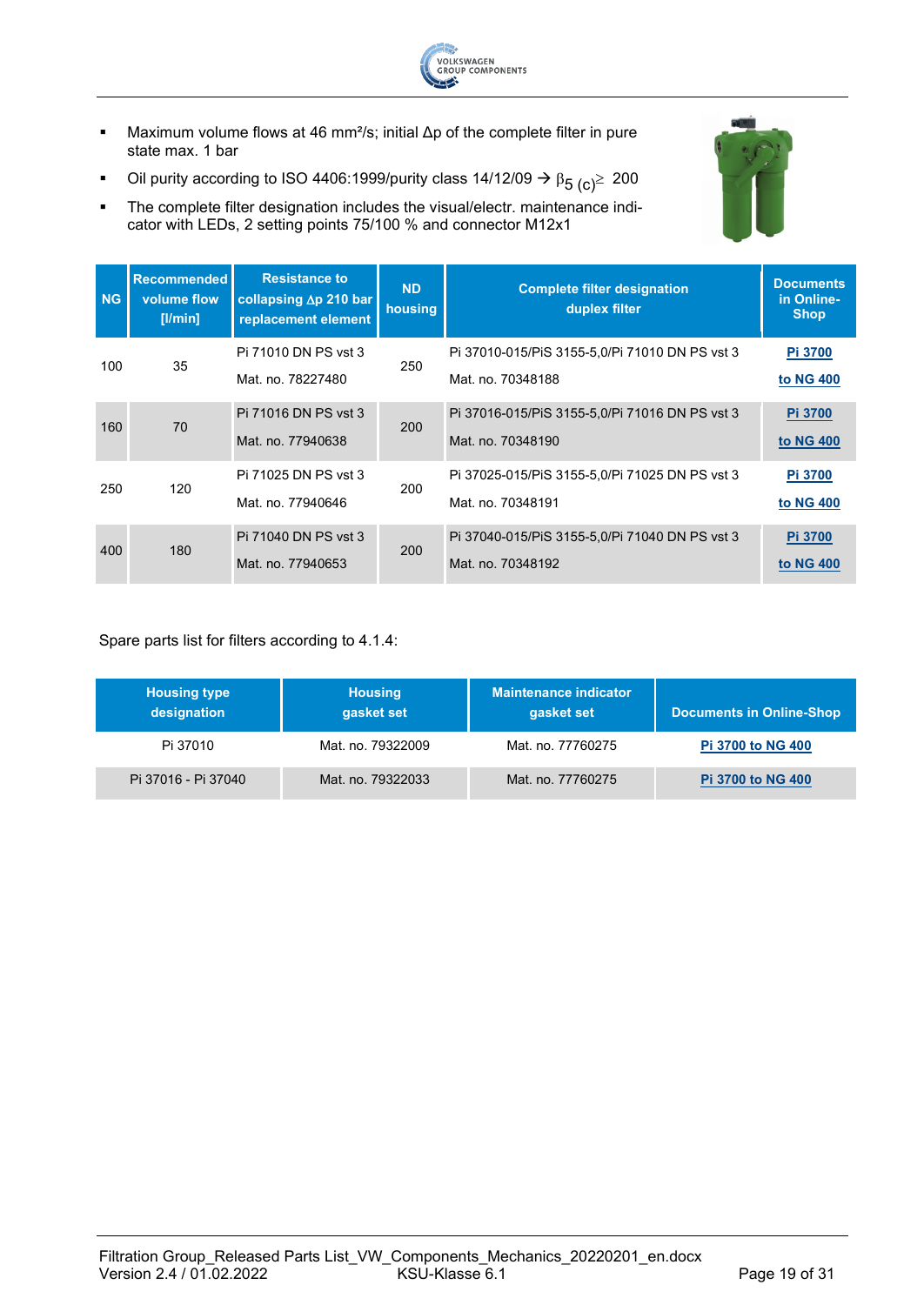

#### <span id="page-19-0"></span>**4.1.6 Bypass filter line installation as simplex filter with filter elements acc. to DIN 24550**

- Recommended volume flows for the circulation pump for bypass filtration:
	- **Design viscosity: 46 mm<sup>2</sup>/s**
	- Max. initial Δp: 0.15 bar
- Oil purity according to ISO 4406:1999/purity class 14/12/09  $\rightarrow \beta_{5\ (c)} \ge 200$
- **The complete filter designation includes the visual/electr. maintenance** indicator with LEDs, 2 setting points 75/100 % and connector M12x1

| <b>NG</b> | <b>Recommended</b><br>circulating<br>performance<br>of the pump<br><b>Qp in I/min</b> | <b>Tank</b><br>capacity<br>in litres | <b>Filter</b><br>area<br>in.<br>cm <sup>2</sup> | <b>Resistance to</b><br>collapsing<br>$\Delta p$ 20 bar<br>replacement<br>element | <b>Complete filter designation</b>                                      | <b>Documents</b><br>in Online-<br><b>Shop</b> |
|-----------|---------------------------------------------------------------------------------------|--------------------------------------|-------------------------------------------------|-----------------------------------------------------------------------------------|-------------------------------------------------------------------------|-----------------------------------------------|
| 350       | $20 - 60$                                                                             | >400                                 |                                                 | 1 piece<br>13515 Pi 21063 RN PS 3<br>Mat. no. 77924194                            | Pi 15035/10-069/PiS 3154/-2,2/Pi 21063 RN PS 3<br>Mat. no. 76357040     | Pi 1500                                       |
| 600       | $50 - 120$                                                                            | >1000                                |                                                 | 2 pieces<br>27030 Pi 21063 RN PS 3<br>Mat. no. 77924194                           | Pi 15060/10-069/PiS 3154/-2,2/2 x Pi 21063 RN PS 3<br>Mat. no. 70348244 | Pi 1500                                       |

#### Spare parts list for filters according to 4.1.5:

| <b>Housing type</b><br>designation | <b>Housing</b><br>gasket set | <b>Maintenance indicator</b><br>gasket set | <b>Documents in Online-Shop</b> |
|------------------------------------|------------------------------|--------------------------------------------|---------------------------------|
| Pi 15035                           | Mat. no. 77831407            | Mat. no. 77760309                          | Pi 1500                         |
| Pi 15060                           | Mat. no. 77831407            | Mat. no. 77760309                          | Pi 1500                         |

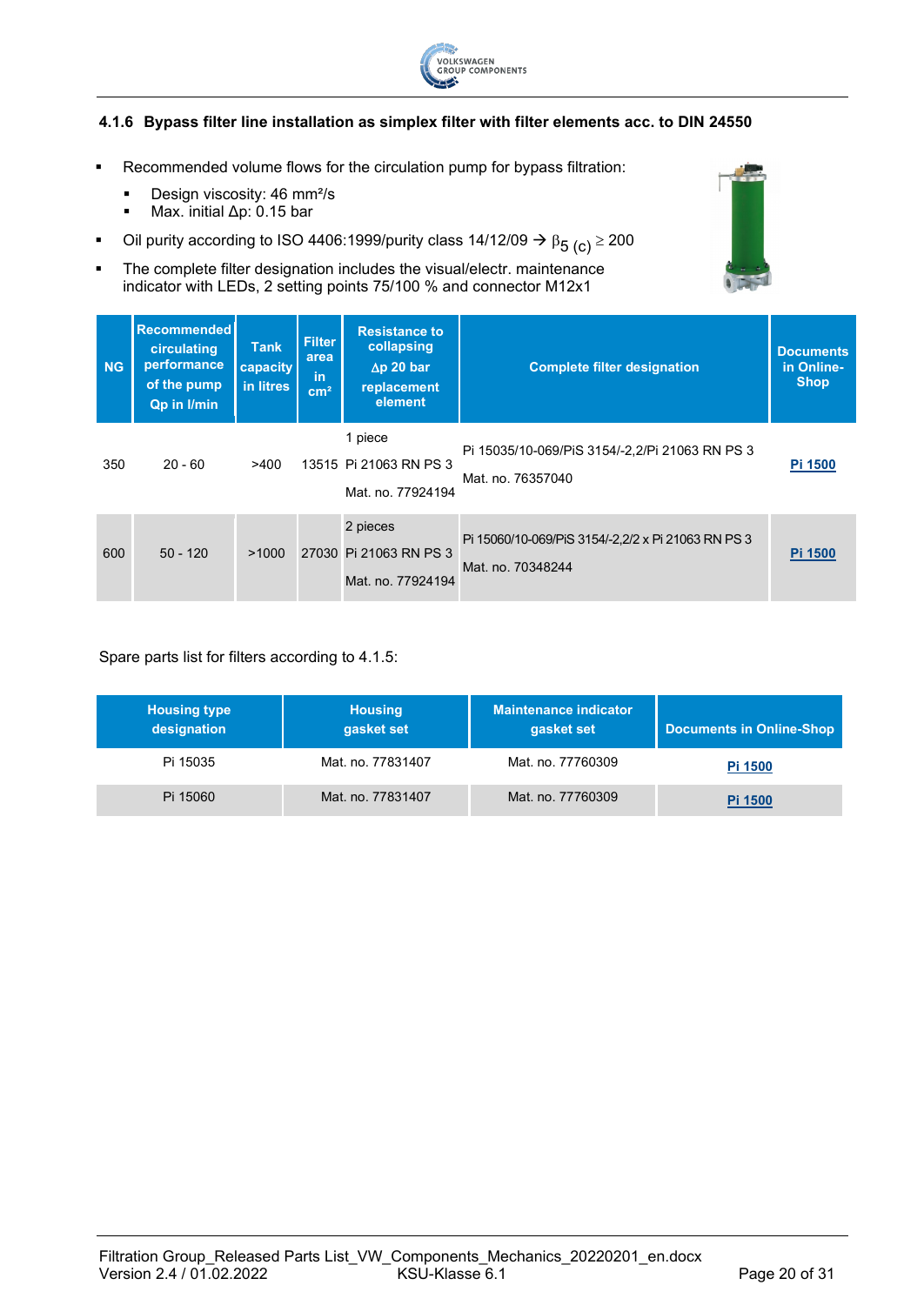

#### <span id="page-20-0"></span>**4.1.7 Breather filter with filling protection according to DIN 24557**

for container volumes < 1000 liter



| <b>Complete filter designation</b>      | <b>NG</b> | <b>Fineness of</b><br>filter<br>in um | Oil oscil-<br>lating<br>volume | <b>Order reference</b><br>replacement element | Documents in<br><b>Online-Shop</b> |
|-----------------------------------------|-----------|---------------------------------------|--------------------------------|-----------------------------------------------|------------------------------------|
| Pi 0125 Sm-L/UM-OS<br>Mat. no. 76391619 | 1000      | 3                                     | 230                            | 852 519 Sm-L 3x package<br>Mat. no. 77643554  | Pi 0101-Pi 0185                    |

#### Spare parts list for filters according to 4.1.6:

| <b>Designation</b>                                    | <b>Documents in Online-Shop</b> |
|-------------------------------------------------------|---------------------------------|
| Cover with maintenance indicator<br>Mat. no. 79343013 | Pi 0101-Pi 0185                 |

#### <span id="page-20-1"></span>**4.1.8 Filling filter**

The assembly units must be filled and refilled exclusively via the system filter.

A filling filter is to be provided as a simplex return-line filter according to DIN 24550 NG 100 if required See point 4.1.1.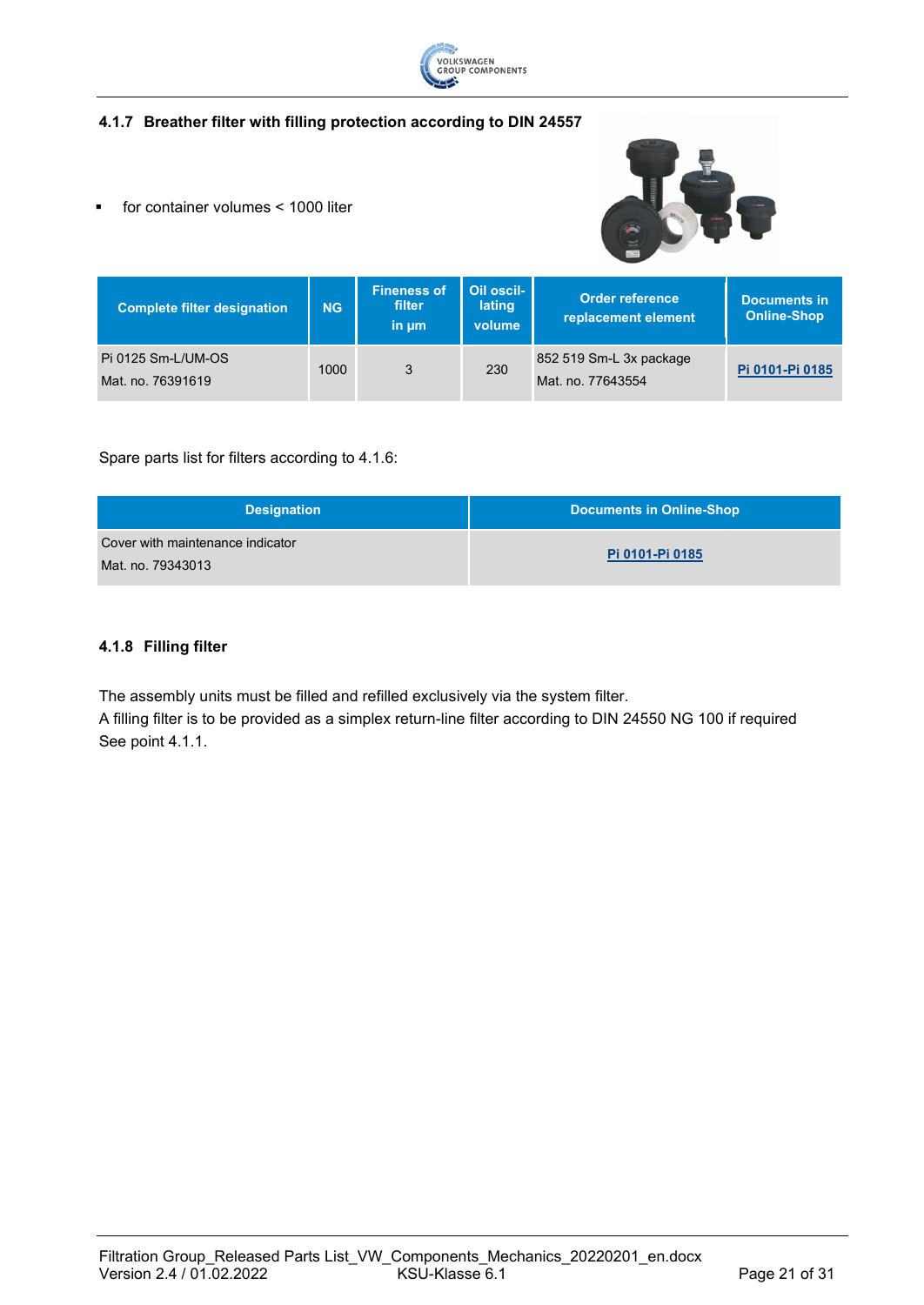

# <span id="page-21-0"></span>**4.2 Lubrication oil filter**

#### <span id="page-21-1"></span>**4.2.1 Pressure filter line installation as simplex filter with reverse flow valve for lubrication systems**

- Fineness of the filter is specified as 25 μm  $\rightarrow$  β<sub>20 (c)</sub> ≥ 200.
- **The complete filter designation includes the visual/electr. maintenance indi**cator with LEDs, 2 setting points 75/100 % and connector M12x1

|           | $\Omega$    |      |      | <b>Viscosities ∆p</b> |                        |                      | <b>Resistance to</b>  | <b>Complete filter designation</b>                   |                                               |
|-----------|-------------|------|------|-----------------------|------------------------|----------------------|-----------------------|------------------------------------------------------|-----------------------------------------------|
| <b>NG</b> | in<br>l/min | 10   | 22   | 33                    | 46                     | 68                   | collapsing 210 bar    | simplex filter                                       | <b>Documents</b><br>in Online-<br><b>Shop</b> |
|           |             |      |      | Initial $\Delta p$    |                        |                      | replacement element   | Nom. pressure 63 bar housing                         |                                               |
|           |             |      |      |                       |                        |                      | Pi 75004 DN PS vst 25 | Pi 20004-69RV/PiS 3154-2,2/<br>Pi 75004 DN PS vst 25 | Pi 2000                                       |
| 40        | 15          | 0.35 | 0,40 | 0.45                  | 0,50                   | 0.55                 | Mat. no. 78216095     | Mat. no. 70584948                                    | to NG 400                                     |
| 40        | 20          | 0.50 | 0.60 | 0.65                  | 0,70                   | 0,80                 | Pi 75004 DN PS vst 25 | Pi 20004-69RV/PiS 3154-2,2/<br>Pi 75004 DN PS vst 25 | Pi 2000                                       |
|           |             |      |      |                       |                        |                      | Mat. no. 78216095     | Mat. no. 70584948                                    | to NG 400                                     |
| 40        | 25          | 0,70 | 0,75 | 0.80                  | 0.90                   | 1,05                 | Pi 75004 DN PS vst 25 | Pi 20004-69RV/PiS 3154-2,2/<br>Pi 75004 DN PS vst 25 | Pi 2000                                       |
|           |             |      |      |                       |                        |                      | Mat. no. 78216095     | Mat. no. 70584948                                    | to NG 400                                     |
| 100       | 40          | 1,00 | 1,10 | $\boldsymbol{\cdot}$  | $\boldsymbol{\dot{ }}$ | $\boldsymbol{\cdot}$ | Pi 75010 DN PS vst 25 | Pi 20010-69RV/PiS 3154-2,2/<br>Pi 75010 DN PS vst 25 | Pi 2000                                       |
|           |             |      |      |                       |                        |                      | Mat. no. 78216160     | Mat. no. 70587179                                    | to NG 400                                     |

**\*)** Nominal sizes for this viscosity are not recommended Please consult Filtration Group

By agreement with the bearing manufactures the fineness of filter can be designed according to their requirements.



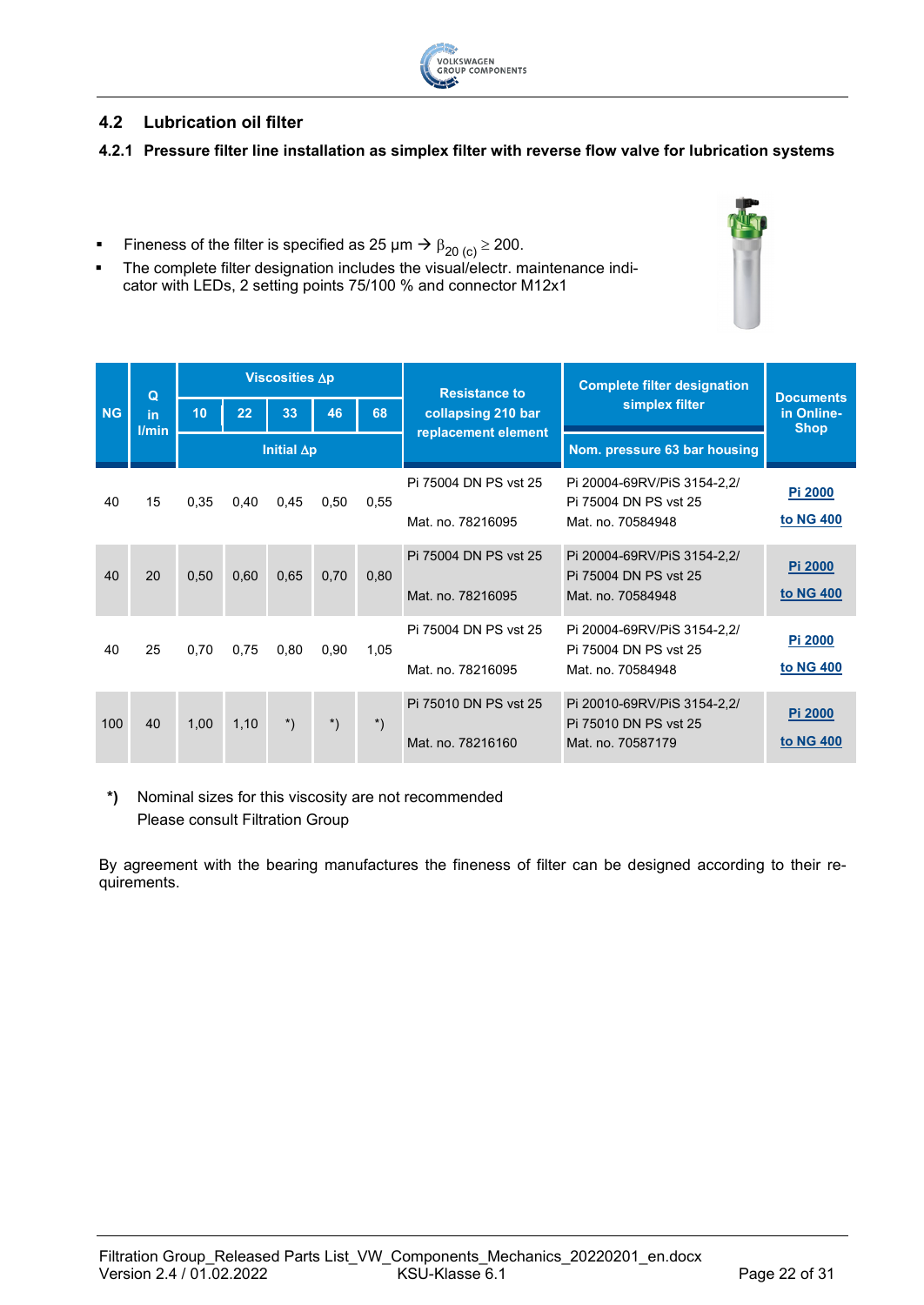

- The table contains the initial differential pressure of the complete filter unit in pure status at the given volume flow.
- Fineness of the filter is specified as 10  $\mu$ m  $\rightarrow$   $\beta_{10}$  (c)  $\geq$  200.
- The complete filter designation includes the visual/electr. maintenance indicator with LEDs, 2 setting points 75/100 % and connector M12x1

|           | $\Omega$    |      |      | Viscosities Ap     |      |      | <b>Resistance to</b>                 | <b>Complete filter designation</b>                   |                                               |
|-----------|-------------|------|------|--------------------|------|------|--------------------------------------|------------------------------------------------------|-----------------------------------------------|
| <b>NG</b> | in<br>l/min | 10   | 22   | 33                 | 46   | 68   | simplex filter<br>collapsing 210 bar |                                                      | <b>Documents</b><br>in Online-<br><b>Shop</b> |
|           |             |      |      | Initial $\Delta p$ |      |      | replacement element                  | Nom. pressure 63 bar housing                         |                                               |
| 40        | 15          | 0,50 | 0.55 | 0.60               | 0.65 | 0,70 | Pi 73004 DN PS vst 10                | Pi 20004-69RV/PiS 3154-2,2/<br>Pi 73004 DN PS vst 10 | <b>Pi 2000</b>                                |
|           |             |      |      |                    |      |      | Mat. no. 77925654                    | Mat. no. 70579848                                    | to NG 400                                     |
| 40        | 20          | 0.75 | 0.80 | 0,85               | 0.90 | 1,00 | Pi 73004 DN PS vst 10                | Pi 20004-69RV/PiS 3154-2,2/<br>Pi 73004 DN PS vst 10 | Pi 2000                                       |
|           |             |      |      |                    |      |      | Mat. no. 77925654                    | Mat. no. 70579848                                    | to NG 400                                     |
| 40        | 25          | 1,00 | 1,05 | 1,10               | 1,20 | *)   | Pi 73004 DN PS vst 10                | Pi 20004-69RV/PiS 3154-2,2/<br>Pi 73004 DN PS vst 10 | Pi 2000                                       |
|           |             |      |      |                    |      |      | Mat. no. 77925654                    | Mat. no. 70579848                                    | to NG 400                                     |
| 100       | 40          | 1,10 | 1,20 |                    |      |      | Pi 73010 DN PS vst 10                | Pi 20010-69RV/PiS 3154-2,2/<br>Pi 73010 DN PS vst 10 | Pi 2000                                       |
|           |             |      |      | *)                 | *)   | *)   | Mat. no. 77925670                    | Mat. no. 70587178                                    | to NG 400                                     |

**\*)** Nominal sizes for this viscosity are not recommended Please consult Filtration Group

By agreement with the bearing manufactures the fineness of filter can be designed according to their requirements.

Spare parts list for filters according to 4.3.1:

| <b>Housing type</b> | <b>Housing</b>    | <b>Maintenance indicator</b> | <b>Documents in Online-Shop</b> |
|---------------------|-------------------|------------------------------|---------------------------------|
| designation         | gasket set        | gasket set                   |                                 |
| Pi 20004 - Pi 20010 | Mat. no. 79328485 | Mat. no. 77760309            | <b>Pi 2000 to NG 400</b>        |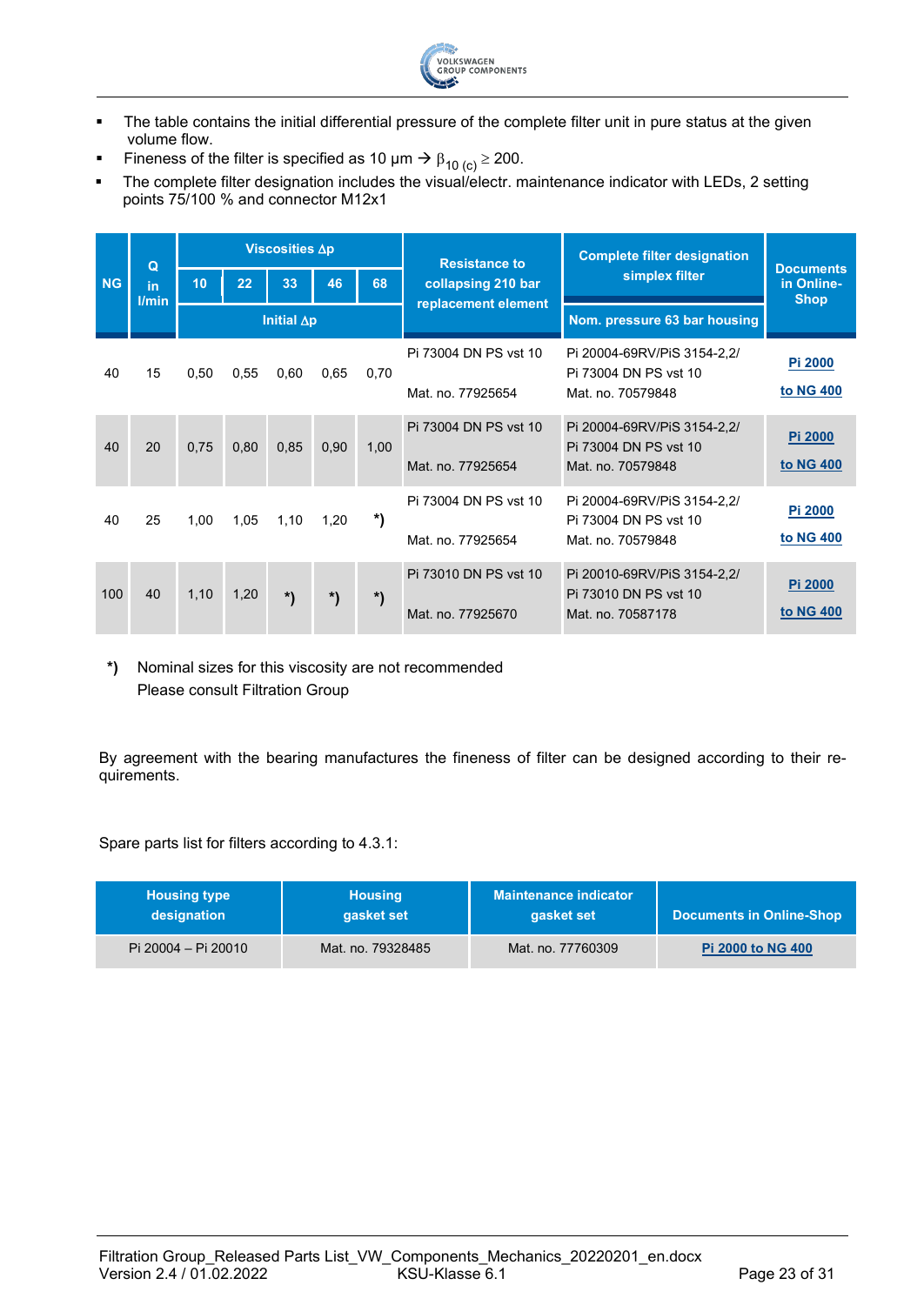

#### <span id="page-23-0"></span>**4.2.2 Pressure filter line installation as simplex filter for circular lubrication systems**

- **■** Fineness of the filter is specified as 25 μm  $\rightarrow$   $\beta_{20}$  <sub>(c)</sub>  $\geq$  200.
- The complete filter designation includes the visual/electr. maintenance indicator with LEDs, 2 setting points 75/100 % and connector M12x1

|           | $\Omega$    |      |      | <b>Viscosities ∆p</b> |      |      | <b>Resistance to</b>  | <b>Complete filter designation</b>                 |                                               |
|-----------|-------------|------|------|-----------------------|------|------|-----------------------|----------------------------------------------------|-----------------------------------------------|
| <b>NG</b> | in<br>l/min | 10   | 22   | 33                    | 46   | 68   | collapsing 210 bar    | simplex filter                                     | <b>Documents</b><br>in Online-<br><b>Shop</b> |
|           |             |      |      | Initial $\Delta p$    |      |      | replacement element   | Nom. pressure 63 bar housing                       |                                               |
| 40        | 15          | 0.03 | 0,10 | 0,18                  | 0,26 | 0,41 | Pi 75004 DN PS vst 25 | Pi 20004-69/PiS 3154-2.2/<br>Pi 75004 DN PS vst 25 | Pi 2000                                       |
|           |             |      |      |                       |      |      | Mat. no. 78216095     | Mat. no. 70584939                                  | to NG 400                                     |
| 40        | 20          | 0.04 | 0.13 | 0.23                  | 0.35 | 0,56 | Pi 75004 DN PS vst 25 | Pi 20004-69/PiS 3154-2,2/<br>Pi 75004 DN PS vst 25 | Pi 2000                                       |
|           |             |      |      |                       |      |      | Mat. no. 78216095     | Mat. no. 70584939                                  | to NG 400                                     |
| 40        | 25          | 0,05 | 0,17 | 0,30                  | 0.46 | 0.72 | Pi 75004 DN PS vst 25 | Pi 20004-69/PiS 3154-2.2/<br>Pi 75004 DN PS vst 25 | Pi 2000                                       |
|           |             |      |      |                       |      |      | Mat. no. 78216095     | Mat. no. 70584939                                  | to NG 400                                     |
| 100       | 40          | 0.12 | 0.20 | 0.26                  | 0.33 | 0.45 | Pi 75010 DN PS vst 25 | Pi 20010-69/PiS 3154-2,2/<br>Pi 75010 DN PS vst 25 | Pi 2000                                       |
|           |             |      |      |                       |      |      | Mat. no. 78216160     | Mat. no. 70584943                                  | to NG 400                                     |
| 100       | 55          | 0,20 | 0,30 | 0.39                  | 0,49 | 0.66 | Pi 75010 DN PS vst 25 | Pi 20010-69/PiS 3154-2.2/<br>Pi 75010 DN PS vst 25 | Pi 2000                                       |
|           |             |      |      |                       |      |      | Mat. no. 78216160     | Mat. no. 70584943                                  | to NG 400                                     |
| 100       | 70          | 0.31 | 0.49 | 0.54                  | 0.67 | 0.89 | Pi 75010 DN PS vst 25 | Pi 20010-69/PiS 3154-2,2/<br>Pi 75010 DN PS vst 25 | Pi 2000                                       |
|           |             |      |      |                       |      |      | Mat. no. 78216160     | Mat. no. 70584943                                  | to NG 400                                     |

By agreement with the bearing manufactures the fineness of filter can be designed according to their requirements.

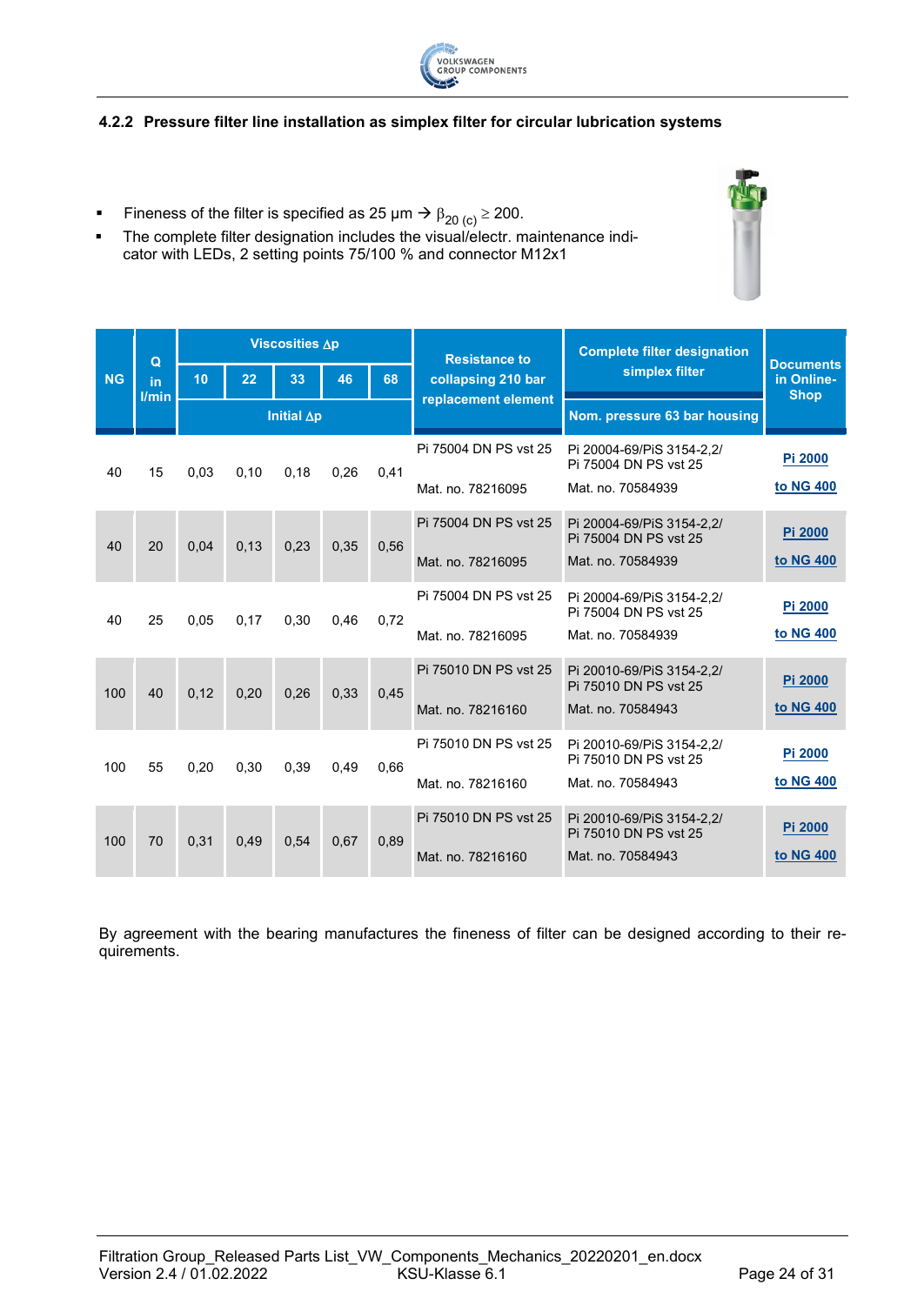

- Fineness of the filter is specified as 10  $\mu$ m  $\rightarrow$   $\beta_{10}$  (c)  $\geq$  200.
- The complete filter designation includes the visual/electr. maintenance indicator with LEDs, 2 setting points 75/100 % and connector M12x1

|           | $\Omega$    |      |      | Viscosities Ap     |      |                  | <b>Resistance to</b>  | <b>Complete filter designation</b>                 |                                               |
|-----------|-------------|------|------|--------------------|------|------------------|-----------------------|----------------------------------------------------|-----------------------------------------------|
| <b>NG</b> | in<br>l/min | 10   | 22   | 33                 | 46   | 68               | collapsing 210 bar    | simplex filter                                     | <b>Documents</b><br>in Online-<br><b>Shop</b> |
|           |             |      |      | Initial $\Delta p$ |      |                  | replacement element   | Nom. pressure 63 bar housing                       |                                               |
| 40        | 15          | 0,04 | 0,19 | 0,34               | 0,51 | 0,81             | Pi 73004 DN PS vst 10 | Pi 20004-69/PiS 3154-2.2/<br>Pi 73004 DN PS vst 10 | Pi 2000                                       |
|           |             |      |      |                    |      |                  | Mat. no. 77925654     | Mat. no. 70311300                                  | to NG 400                                     |
| 40        | 20          | 0,05 | 0,26 | 0.46               | 0.7  | 1,1              | Pi 73004 DN PS vst 10 | Pi 20004-69/PiS 3154-2.2/<br>Pi 73004 DN PS vst 10 | Pi 2000                                       |
|           |             |      |      |                    |      |                  | Mat. no. 77925654     | Mat. no. 70311300                                  | to NG 400                                     |
| 40        | 25          | 0.06 | 0.34 | 0.59               | 0.89 | *)               | Pi 73004 DN PS vst 10 | Pi 20004-69/PiS 3154-2,2/<br>Pi 73004 DN PS vst 10 | Pi 2000                                       |
|           |             |      |      |                    |      |                  | Mat. no. 77925654     | Mat. no. 70311300                                  | to NG 400                                     |
| 100       | 40          | 0,14 | 0,26 | 0.37               | 0,5  | 0,72             | Pi 73010 DN PS vst 10 | Pi 20010-69/PiS 3154-2,2/<br>Pi 73010 DN PS vst 10 | Pi 2000                                       |
|           |             |      |      |                    |      |                  | Mat. no. 77925670     | Mat. no. 70344726                                  | to NG 400                                     |
| 100       | 55          | 0.23 | 0.39 | 0.55               | 0.73 | *)               | Pi 73010 DN PS vst 10 | Pi 20010-69/PiS 3154-2.2/<br>Pi 73010 DN PS vst 10 | Pi 2000                                       |
|           |             |      |      |                    |      |                  | Mat. no. 77925670     | Mat. no. 70344726                                  | to NG 400                                     |
| 100       | 70          | 0.33 | 0.54 | 0.74               | 0.98 | $\boldsymbol{r}$ | Pi 73010 DN PS vst 10 | Pi 20010-69/PiS 3154-2,2/<br>Pi 73010 DN PS vst 10 | Pi 2000                                       |
|           |             |      |      |                    |      |                  | Mat. no. 77925670     | Mat. no. 70344726                                  | to NG 400                                     |

**\*)** Nominal sizes for this viscosity are not recommended Please consult Filtration Group

By agreement with the bearing manufactures the fineness of filter can be designed according to their requirements.

Spare parts list for filters according to 4.3.2:

| <b>Housing type</b> | <b>Housing</b>    | <b>Maintenance indicator</b> | <b>Documents in Online-Shop</b> |
|---------------------|-------------------|------------------------------|---------------------------------|
| designation         | gasket set        | gasket set                   |                                 |
| Pi 20004 - Pi 20010 | Mat. no. 79328485 | Mat. no. 77760309            | <b>Pi 2000 to NG 400</b>        |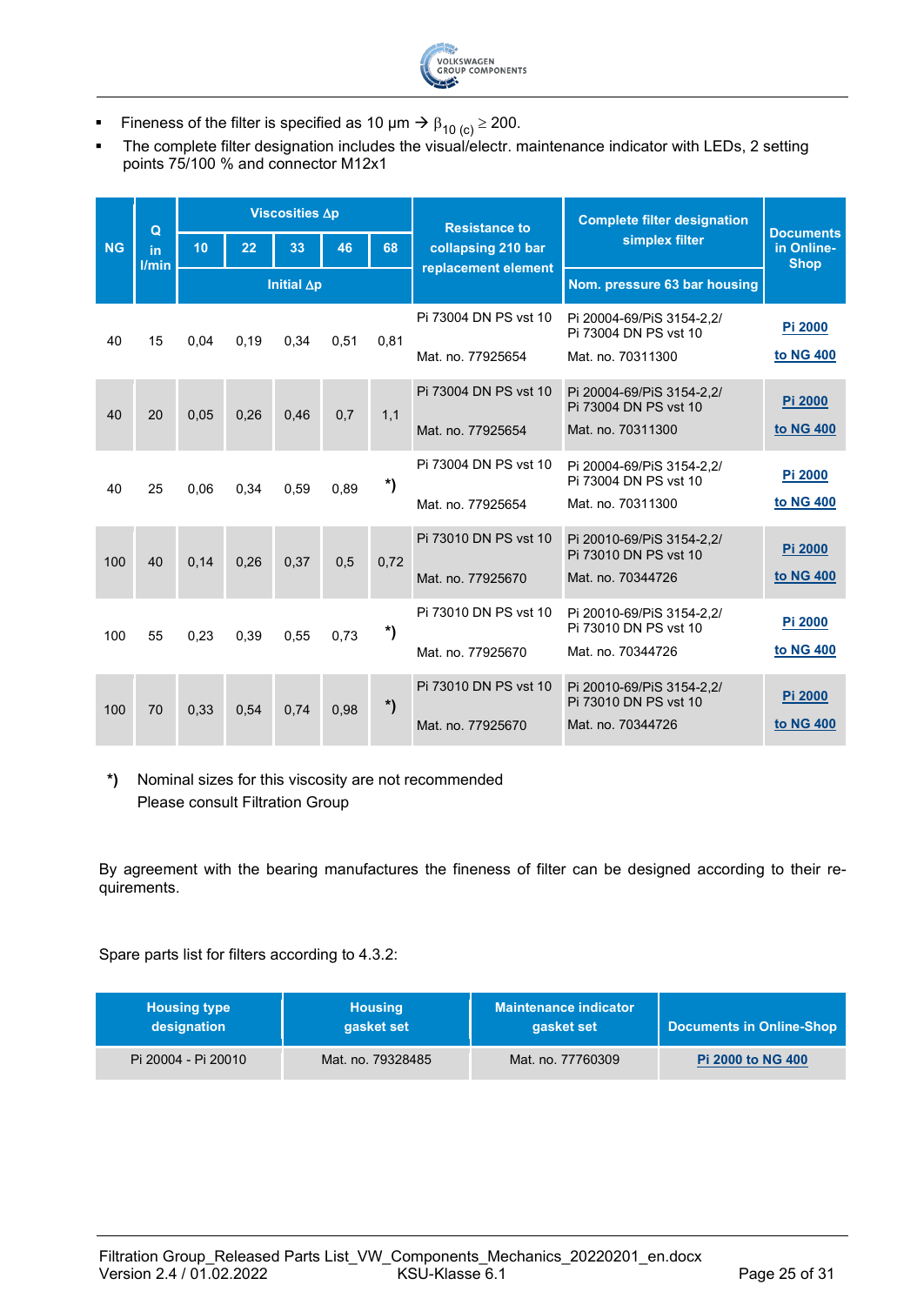

#### <span id="page-25-0"></span>**4.2.3 Pressure filter line installation as duplex filter for circular lubrication systems**

- Fineness of the filter is specified as 25  $\mu$ m  $\rightarrow$   $\beta_{20\,(c)}$   $\geq$  200.
- **The complete filter designation includes the visual/electr. maintenance indi**cator with LEDs, 2 setting points 75/100 % and connector M12x1



|           |               |      |      | Viscosities Ap     |      |        | <b>Resistance to</b>  | <b>Complete filter designation</b>                 |                                |
|-----------|---------------|------|------|--------------------|------|--------|-----------------------|----------------------------------------------------|--------------------------------|
| <b>NG</b> | Q<br>in I/min | 10   | 22   | 33                 | 46   | 68     | collapsing 210 bar    | duplex filter                                      | <b>Documents</b><br>in Online- |
|           |               |      |      | Initial $\Delta p$ |      |        | replacement element   | Nom. pressure 63 bar housing                       | <b>Shop</b>                    |
| 40        | 15            | 0.11 | 0,19 | 0,27               | 0.36 | 0.51   | Pi 75004 DN PS vst 25 | Pi 21004-69/PiS 3154-2,2/<br>Pi 75004 DN PS vst 25 | Pi 2100                        |
|           |               |      |      |                    |      |        | Mat. no. 78216095     | Mat. no. 70584930                                  | to NG 400                      |
| 40        | 20            | 0.15 | 0,26 | 0,37               | 0.49 | 0,70   | Pi 75004 DN PS vst 25 | Pi 21004-69/PiS 3154-2,2/<br>Pi 75004 DN PS vst 25 | Pi 2100                        |
|           |               |      |      |                    |      |        | Mat. no. 78216095     | Mat. no. 70584930                                  | to NG 400                      |
| 40        | 25            | 0.19 | 0.34 | 0.47               | 0.62 | 0,88   | Pi 75004 DN PS vst 25 | Pi 21004-69/PiS 3154-2.2/<br>Pi 75004 DN PS vst 25 | Pi 2100                        |
|           |               |      |      |                    |      |        | Mat. no. 78216095     | Mat. no. 70584930                                  | to NG 400                      |
| 100       | 40            | 0.24 | 0.32 | 0.39               | 0.47 | 0.61   | Pi 75010 DN PS vst 25 | Pi 21010-69/PiS 3154-2,2/<br>Pi 75010 DN PS vst 25 | Pi 2100                        |
|           |               |      |      |                    |      |        | Mat. no. 78216160     | Mat. no. 70549428                                  | to NG 400                      |
| 100       | 55            | 0,40 | 0.51 | 0,61               | 0.72 | 0.92   | Pi 75010 DN PS vst 25 | Pi 21010-69/PiS 3154-2.2/<br>Pi 75010 DN PS vst 25 | Pi 2100                        |
|           |               |      |      |                    |      |        | Mat. no. 78216160     | Mat. no. 70549428                                  | to NG 400                      |
| 100       | 70            | 0.59 | 0.73 | 0,86               | *)   | $\ast$ | Pi 75010 DN PS vst 25 | Pi 21010-69/PiS 3154-2.2/<br>Pi 75010 DN PS vst 25 | Pi 2100                        |
|           |               |      |      |                    |      |        | Mat. no. 78216160     | Mat. no. 70549428                                  | to NG 400                      |

**\*)** Nominal sizes for this viscosity are not recommended Please consult Filtration Group

By agreement with the bearing manufactures the fineness of filter can be designed according to their requirements.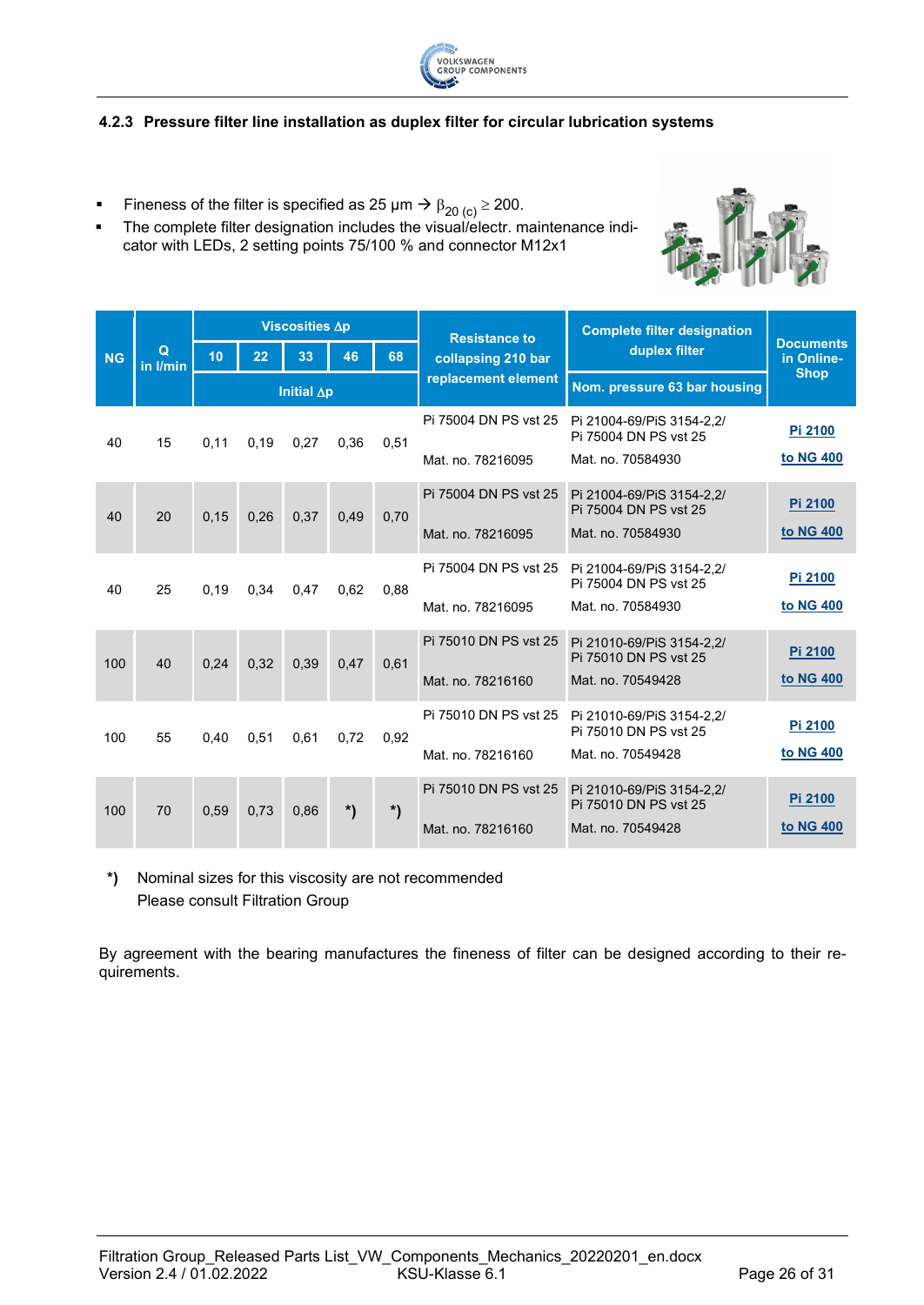

- Fineness of the filter is specified as 10 μm  $\rightarrow$  β<sub>10 (c)</sub>  $\ge$  200.<br>■ The complete filter designation includes the visual/electr. n
- The complete filter designation includes the visual/electr. maintenance indicator with LEDs, 2 setting points 75/100 % and connector M12x1

|           |               |      |      | <b>Viscosities ∆p</b> |                                                              |        |                                                                   |                                                                         | <b>Documents</b>          |
|-----------|---------------|------|------|-----------------------|--------------------------------------------------------------|--------|-------------------------------------------------------------------|-------------------------------------------------------------------------|---------------------------|
| <b>NG</b> | Q<br>in I/min | 10   | 22   | 33                    | Doc-<br>umen<br>ts in<br><b>Onlin</b><br>$e-$<br><b>Shop</b> | 68     | <b>Resistance to</b><br>collapsing 210 bar<br>replacement element | <b>Complete filter designation</b><br>duplex filter                     | in Online-<br><b>Shop</b> |
|           |               |      |      | Initial $\Delta p$    |                                                              |        |                                                                   | Nom. pressure 63 bar housing                                            |                           |
| 40        | 15            | 0.13 | 0.29 | 0.44                  | 0.62                                                         | 0.92   | Pi 73004 DN PS vst 10<br>Mat. no. 77925654                        | Pi 21004-69/PiS 3154-2.2/<br>Pi 73004 DN PS vst 10<br>Mat. no. 70344732 | Pi 2100<br>to NG 400      |
| 40        | 20            | 0,17 | 0,4  | 0,6                   | 0,84                                                         | $\ast$ | Pi 73004 DN PS vst 10<br>Mat. no. 77925654                        | Pi 21004-69/PiS 3154-2.2/<br>Pi 73004 DN PS vst 10<br>Mat. no. 70344732 | Pi 2100<br>to NG 400      |
| 40        | 25            | 0.22 | 0,5  | 0,76                  | 1,1                                                          | *)     | Pi 73004 DN PS vst 10<br>Mat. no. 77925654                        | Pi 21004-69/PiS 3154-2.2/<br>Pi 73004 DN PS vst 10<br>Mat. no. 70344732 | Pi 2100<br>to NG 400      |
| 100       | 40            | 0,29 | 0,46 | 0,6                   | 0,78                                                         | $\ast$ | Pi 73010 DN PS vst 10<br>Mat. no. 77925670                        | Pi 21010-69/PiS 3154-2,2/<br>Pi 73010 DN PS vst 10<br>Mat. no. 70344729 | Pi 2100<br>to NG 400      |
| 100       | 55            | 0,47 | 0,7  | 0,9                   | *)                                                           | *)     | Pi 73010 DN PS vst 10<br>Mat. no. 77925670                        | Pi 21010-69/PiS 3154-2.2/<br>Pi 73010 DN PS vst 10<br>Mat. no. 70344729 | Pi 2100<br>to NG 400      |
| 100       | 70            | 0,69 | 0,98 | $\ast$                | $\ast$                                                       | $\ast$ | Pi 73010 DN PS vst 10<br>Mat. no. 77925670                        | Pi 21010-69/PiS 3154-2,2/<br>Pi 73010 DN PS vst 10<br>Mat. no. 70344729 | Pi 2100<br>to NG 400      |

**\*)** Nominal sizes for this viscosity are not recommended Please consult Filtration Group

By agreement with the bearing manufactures the fineness of filter can be designed according to their requirements.

Spare parts list for filters according to 4.3.3:

| <b>Housing type</b> | <b>Housing</b>    | <b>Maintenance indicator</b> | <b>Documents in Online-Shop</b> |
|---------------------|-------------------|------------------------------|---------------------------------|
| designation         | gasket set        | gasket set                   |                                 |
| Pi 21004 - Pi 21010 | Mat. no. 79774258 | Mat. no. 77760309            | <b>Pi 2100 to NG 400</b>        |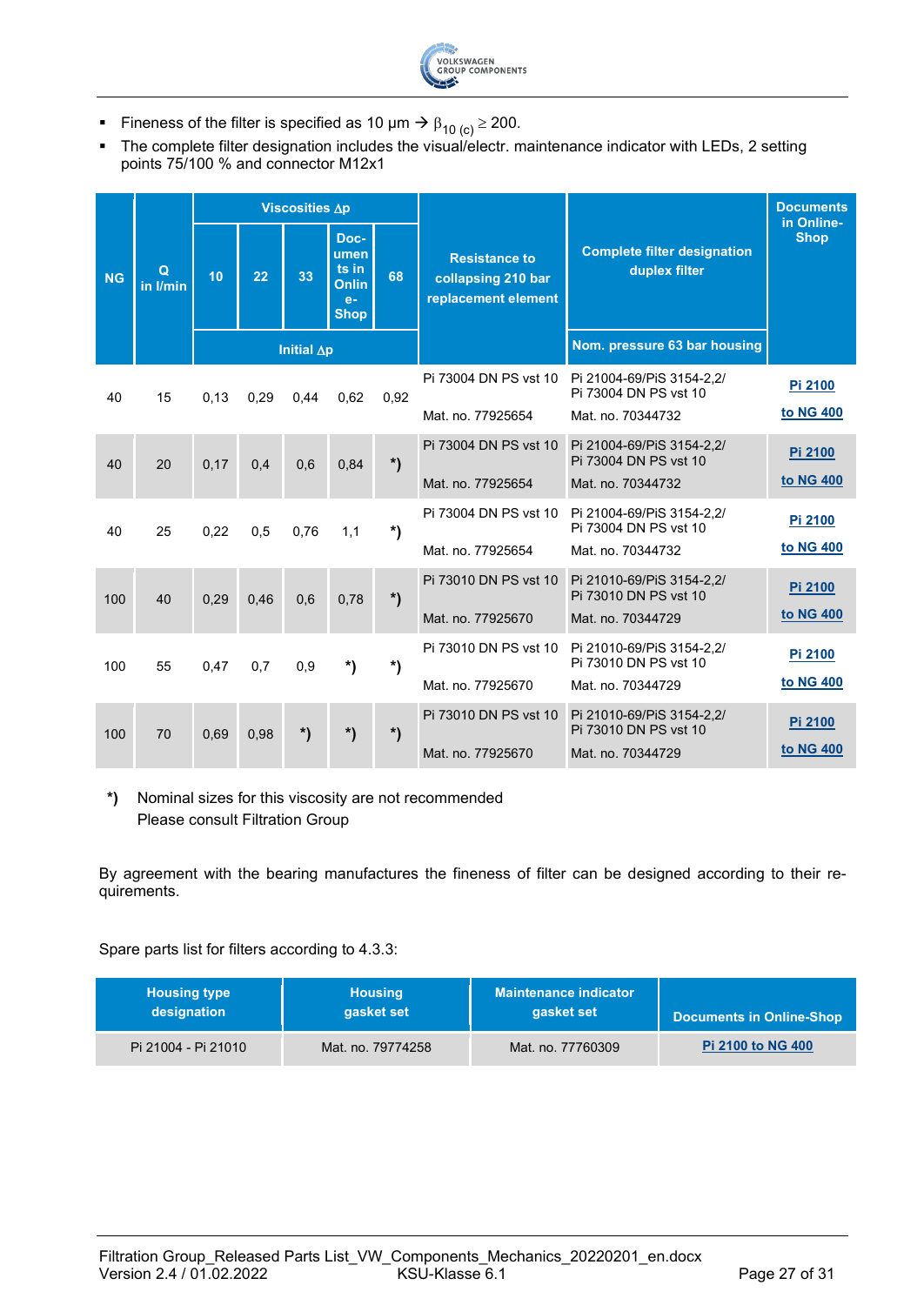

## <span id="page-27-0"></span>**4.3 Filters for cooling lubricants**

<span id="page-27-1"></span>**4.3.1 Switchable line filters (duplex filters) according to DIN 24550 for emulsions in the low pressure range**

#### **Pressure < 30bar and usage of centrifugal pumps**

- The complete filter designation includes the visual/electr. maintenance indicator with LEDs, 2 setting points 75/100 % and connector M12x1 and builtin filter elements
- Filter material: wire mesh made from 1.4301, cleanable
- Fineness of the filter: 100um
- **Collapse resistance: 20bar**
- Connection of all filters G 1 ½ (deviating from DIN24550)



| <b>NG</b> | max.<br>volume flow | Recommended Resistance to collapsing<br>$\Delta p$ 20 bar<br>replacement element | <b>ND</b><br>housing | <b>Complete filter designation</b><br>duplex filter                  | <b>Documents</b><br>in Online-<br><b>Shop</b> |
|-----------|---------------------|----------------------------------------------------------------------------------|----------------------|----------------------------------------------------------------------|-----------------------------------------------|
| 250       | 50                  | Pi 38025 DF DRG100 FKM<br>Mat.no. 70310745                                       | 200                  | Pi 37025-069/PiS 3155-2,2FKM/Pi 38025 DF DRG 100<br>Mat.no. 72362975 | Pi 3700<br>to NG 400                          |
| 400       | 80                  | Pi 38040 DF DRG100 FKM<br>Mat.no. 70360367                                       | 200                  | Pi 37040-069/PiS 3155-2,2FKM/Pi 38040 DF DRG 100<br>Mat.no. 72362989 | Pi 3700<br>to NG 400                          |

Spare parts list for filters according to 4.4.1:

| <b>Housing type</b> | <b>Housing</b>   | <b>Maintenance indicator</b> | <b>Documents in Online-Shop</b> |
|---------------------|------------------|------------------------------|---------------------------------|
| designation         | gasket set       | gasket set                   |                                 |
| Pi 37016 – Pi 37040 | Mat.no. 79375221 | Mat.no. 77760283             | <b>Pi 3700 to NG 400</b>        |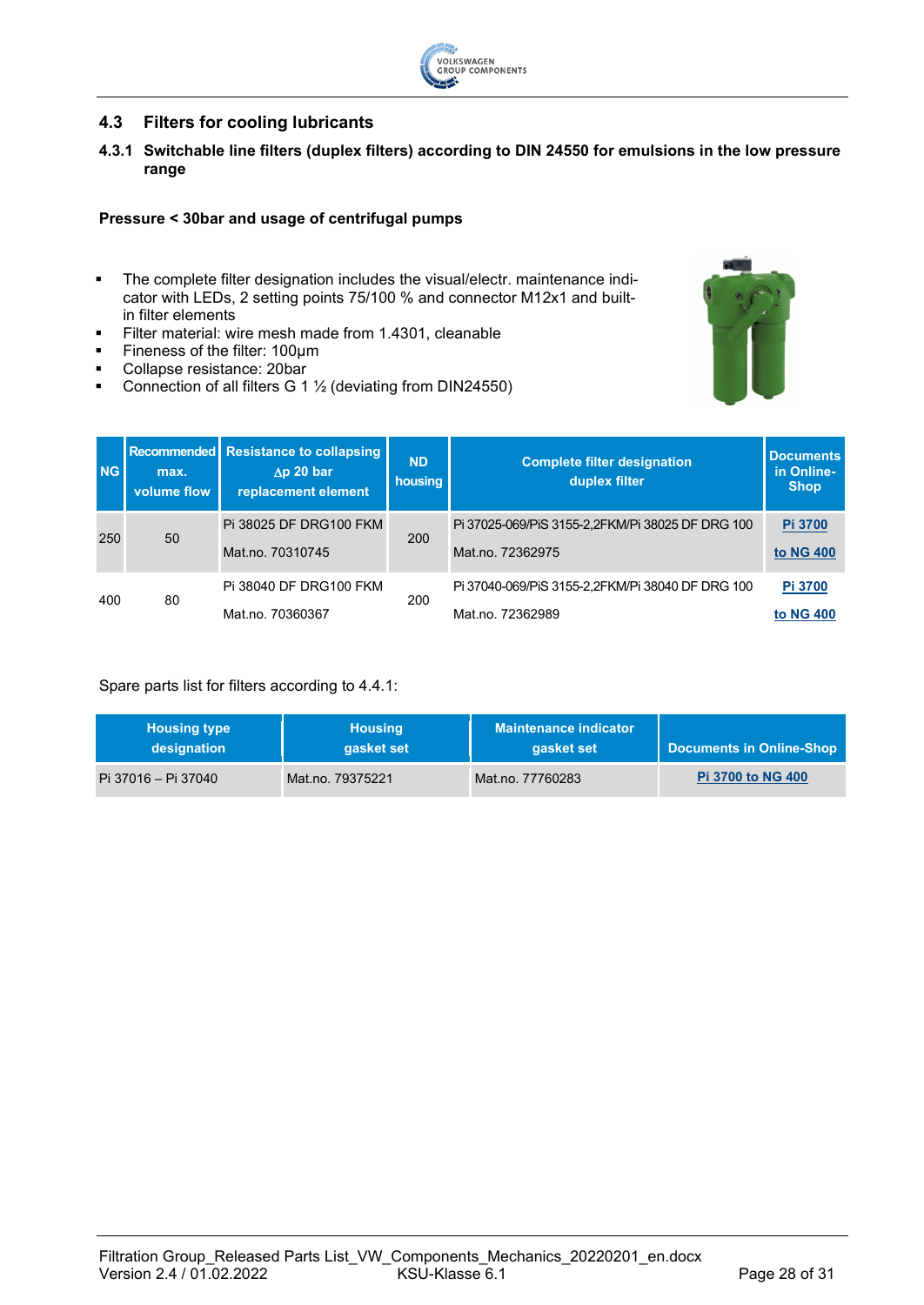

#### <span id="page-28-0"></span>**4.3.2 Switchable line filters (duplex filters) according to DIN 24550 for emulsions in the high pressure range**

#### **Pressure <30 bar and usage of screw spindle pumps**

- **The complete filter designation includes the visual/electr. maintenance indi**cator with LEDs, 2 setting points 75/100 % and connector M12x1 and builtin filter elements
- Filter material: wire mesh made from 1.4301, cleanable
- Fineness of the filter: 25µm
- Collapse resistance: 20bar
- Connection of all filters G 1 ½ (deviating from DIN24550)



| <b>NG</b> | max.<br>volume flow | Recommended Resistance to collapsing<br>$\Delta p$ 20 bar<br>replacement element | <b>ND</b><br>housing | <b>Complete filter designation</b><br>duplex filter                 | <b>Documents</b><br>in Online-<br><b>Shop</b> |
|-----------|---------------------|----------------------------------------------------------------------------------|----------------------|---------------------------------------------------------------------|-----------------------------------------------|
| 250       | 44                  | Pi 35025 DF DRG25 FKM<br>Mat.no. 76353809                                        | 200                  | Pi 37025-069/PiS 3155-2,2FKM/Pi 35025 DF DRG 25<br>Mat.no. 72362980 | Pi 3700<br>to NG 400                          |
| 400       | 66                  | Pi 35040 DF DRG25 FKM<br>Mat.no. 76929673                                        | 200                  | Pi 37040-069/PiS 3155-2,2FKM/Pi 35040 DF DRG 25<br>Mat.no. 72362997 | Pi 3700<br>to NG 400                          |

#### Spare parts list for filters according to 4.4.2:

| <b>Housing type</b> | <b>Housing</b>   | <b>Maintenance indicator</b> | Documents in Online-Shop |
|---------------------|------------------|------------------------------|--------------------------|
| designation         | gasket set       | gasket set                   |                          |
| Pi 37016 – Pi 37040 | Mat.no. 79375221 | Mat.no. 77760283             | <b>Pi 3700 to NG 400</b> |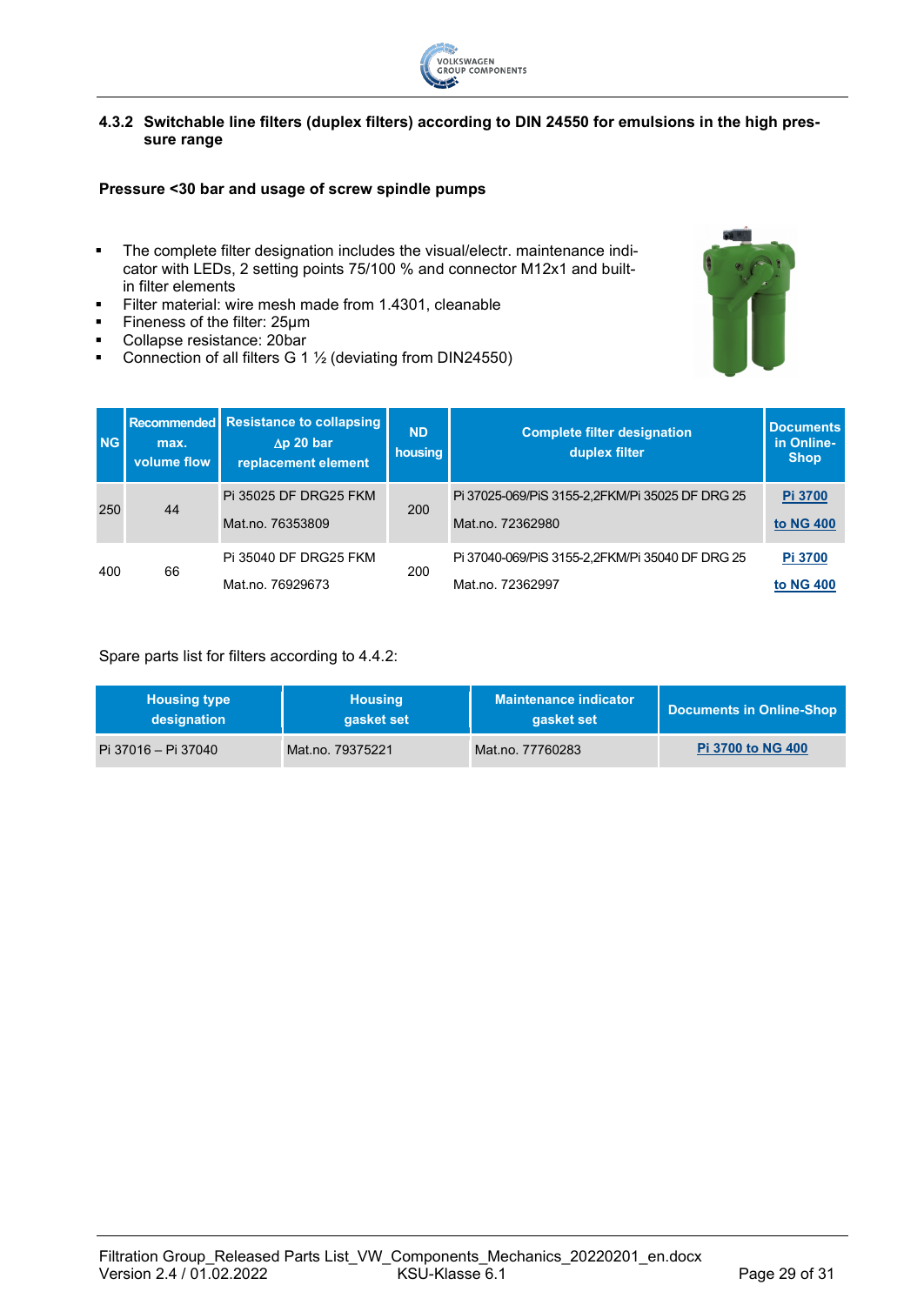

#### <span id="page-29-0"></span>**4.3.3 Switchable line filter (duplex filter) according to DIN 24550 for oil-based cooling lubricants**

- **The complete filter designation includes the visual/electr. maintenance indi**cator with LEDs, 2 setting points 75/100 % and connector M12x1 and builtin filter elements
- Filter material: depth filter, multi-layer, made from filter materials free of binding agents, not cleanable
- Fineness of the filter:  $25\mu m$  ( $\beta_{25} \ge 5$ )
- Collapse resistance: 20bar
- Connection of all filters G 1 ½ (deviating from DIN24550)



| <b>NG</b> | max.<br>volume flow | Recommended Resistance to collapsing<br>$\Delta p$ 20 bar<br>replacement element | <b>ND</b><br>housing | <b>Complete filter designation</b><br>duplex filter                    | <b>Documents</b><br>in Online-<br><b>Shop</b> |
|-----------|---------------------|----------------------------------------------------------------------------------|----------------------|------------------------------------------------------------------------|-----------------------------------------------|
| 250       | 34                  | Pi 15025 DF KS Mic 25/K197<br>Mat.no. 70317053                                   | 200                  | Pi 37025-069/PiS 3155-2,2FKM/Pi 15030 DF KS Mic 25<br>Mat.no. 72362988 | Pi 3700<br>to NG 400                          |
| 400       | 55                  | Pi 15040 DF KS Mic 25/K197<br>Mat.no. 70316665                                   | 200                  | Pi 37040-069/PiS 3155-2,2FKM/Pi 15040 DF KS Mic 25<br>Mat.no. 72362999 | Pi 3700<br>to NG 400                          |

#### Spare parts list for filters according to 4.4.3:

| <b>Housing type</b> | <b>Housing</b>   | <b>Maintenance indicator</b> | Documents in Online-Shop |
|---------------------|------------------|------------------------------|--------------------------|
| designation         | gasket set       | gasket set                   |                          |
| Pi 37016 – Pi 37040 | Mat.no. 79375221 | Mat.no. 77760283             | <b>Pi 3700 to NG 400</b> |